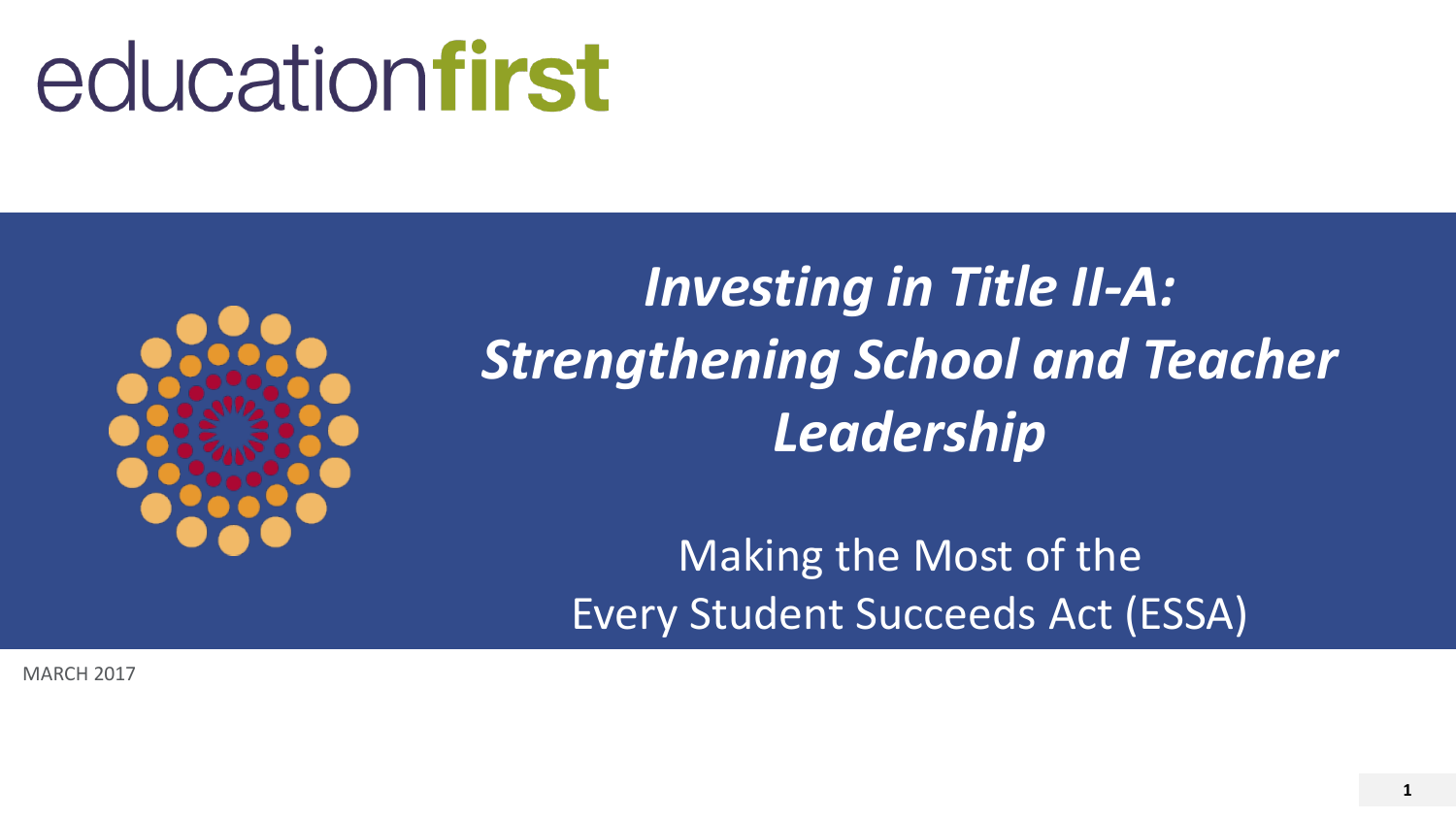**Education First developed this deck to help state and district leaders, advocates and funders make the most of ESSA Title II-A funding to support school and teacher leaders**

This ESSA deck is intended to **spark a sense of possibility** and offer some **concrete examples**  from states' draft ESSA plans. This deck reflects trends, innovations and examples focused on school and teacher leadership captured from draft ESSA plans across 28 states. **Why We Created This Deck**

> We hope these will **inform your thinking** and **jumpstart conversations about how you can use Title II-A funding to better support school and teacher leaders** in your state.

We are **Education First,** a national, mission-driven strategy, policy and grantmaking effectiveness organization with unique and deep expertise in P20 education.

We are deeply engaged in helping states develop ESSA plans, supporting analysis, development, stakeholder engagement and compliance reviews.

Our clients include the Council of Chief State School Officers, Communities in Schools and direct ESSA plan development and stakeholder engagement in over 18 states.\*



educationfirst

experience | quality | results

### education**firs**t

\* Please see Appendix for additional expertise.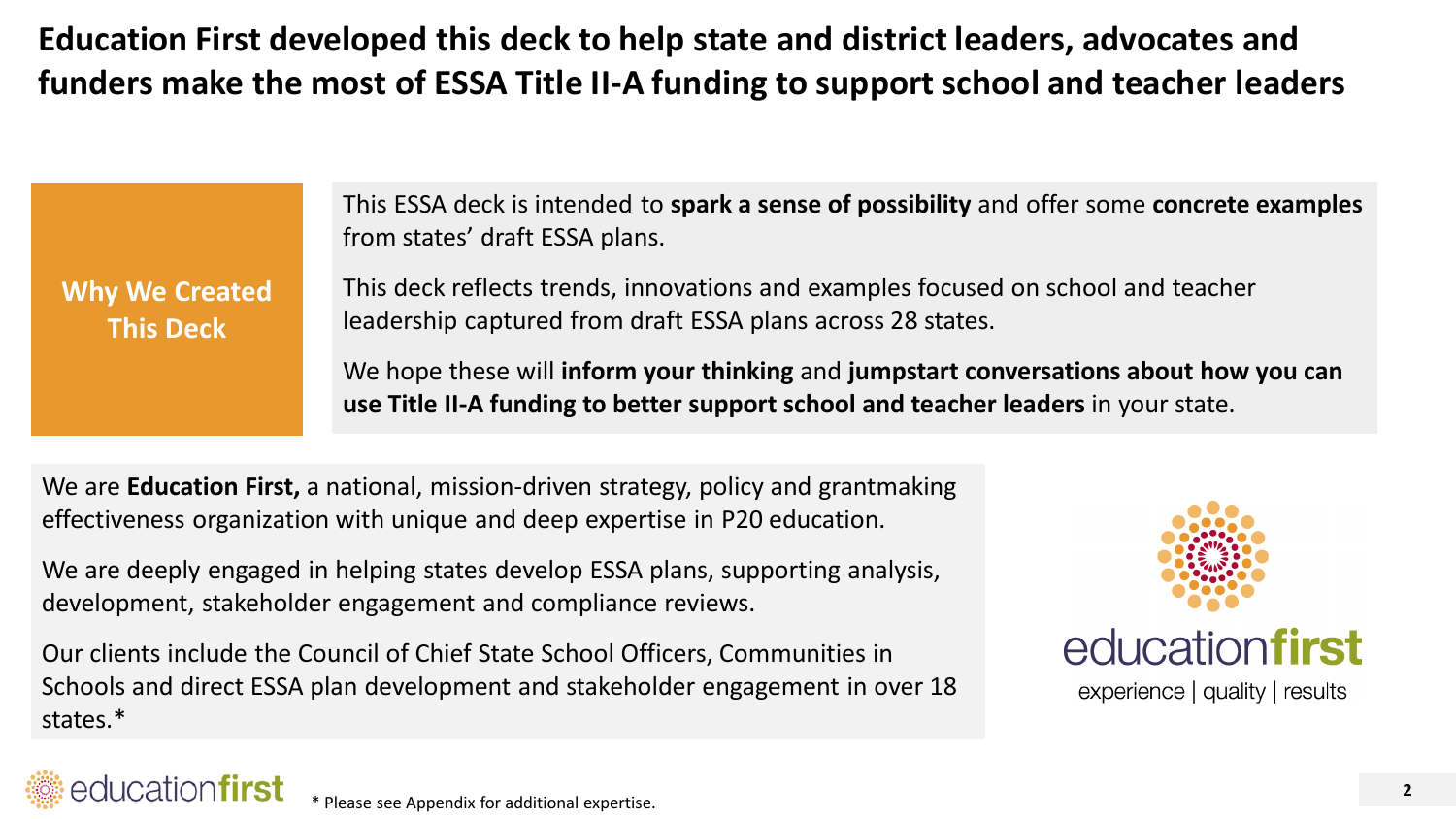#### **What you'll find in this deck**

| $\mathbf 1$  | Investing in Title II-A: Strengthening School and Teacher<br>Leadership |    |
|--------------|-------------------------------------------------------------------------|----|
|              | 2 Themes from States' Draft ESSA Plans                                  | 6  |
|              | <b>School Leadership</b>                                                |    |
|              | <b>Teacher Leadership</b>                                               |    |
|              | <b>Residencies and Academies</b>                                        |    |
| $\mathbf{3}$ | <b>Resources</b>                                                        | 19 |
| 4            | <b>Appendices</b>                                                       | 21 |
|              | The Flow of Title II-A Funding                                          |    |
|              | <b>State Plan Summaries</b>                                             |    |
|              | <b>ESSA Draft State Plan Links</b>                                      |    |
|              | <b>Education First ESSA Projects</b>                                    |    |

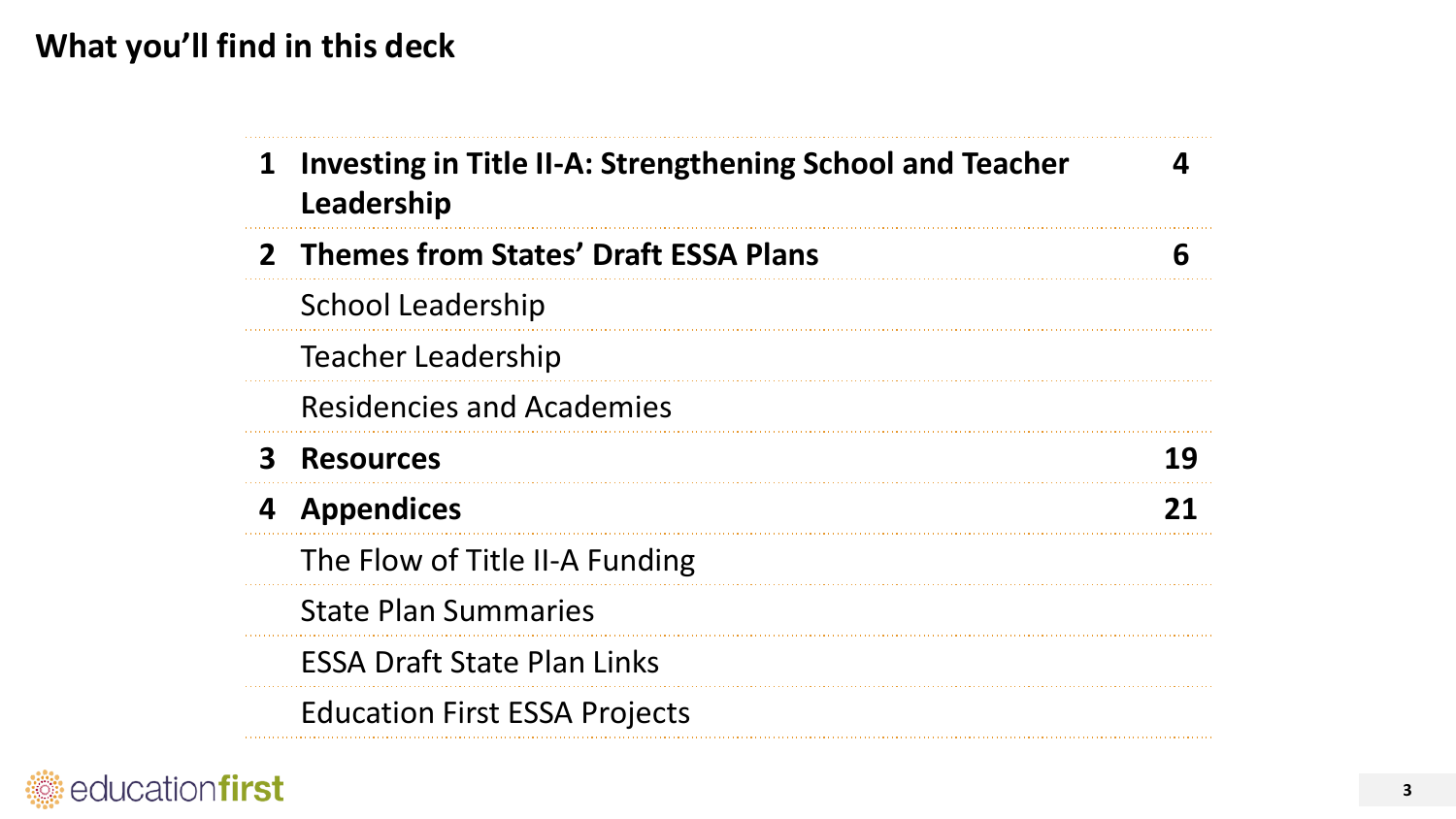#### **Opportunities exist, now more than ever, to design, build and fund strategies uniquely tailored to support school and teacher leaders**

- Instead of using Title II funds just to reduce class size or for professional development, develop **stronger guidance about evidence-based professional learning** for districts
- Use 2% of total state Title II funds to **create educator development academies**, like teacher residency programs. **Partner with school districts**  to strengthen teacher preparation [\(this roadmap](http://education-first.com/library/publication/ensuring-high-quality-teacher-talent/)  from Education First can help)
- Support principal and school leader development by designating 3% of the 95% of districts' allocation dedicated to subgrants for principal and school leader support
- Adopt a **rigorous statewide definition** of teacher leadership, incent more **innovative teacher leadership models** and more **effective principal training** and support for your districts
- **Build upon your existing educator equity plan**. Use effectiveness ratings if your current evaluation model accurately identifies effective teaching

educationfirst

- Reallocate Title II dollars away from class-size reduction and toward effective and **high-quality professional learning**
- Allocate additional Title II dollars to **recruit and hire excellent teachers**, particularly in schools serving the highest-need students
- Build **systems of feedback and support** (this [roadmap from Education First can help\) to](http://education-first.com/library/publication/giving-teachers-the-feedback-and-support-they-deserve-five-essential-practices/)  provide your teachers with useful and timely feedback on practice
- Consider applying for **Teacher and School Leader Incentive Fund** (formerly TIF) grants, which continue to support performance-based compensation systems and innovative approaches to evaluation, career ladders and school-leader autonomy—either individually, with partner districts or through a statesupported application

#### **States Districts Funders and Advocates**

- Take positions and/or develop **high-level guiding principles** for the effective use of Title II dollars in your state and districts
- Be prepared to **share research and data**  highlighting the importance of equitable distribution of teachers in your state
- When thinking about the equitable distribution of teachers in your state, encourage state leaders to **build upon the equity plans** they developed through the Equitable Access Support Network
- Offer to **help your SEA with the stakeholder engagement process around teacher quality** (see [this slide](#page-8-0) for details)
- Support your state to **monitor educator evaluation implementation and revision** and **build political will** for your state's educator evaluation system. If you don't currently have an ongoing council or advisory group that monitors implementation, consider helping your SEA/state board put a group like this together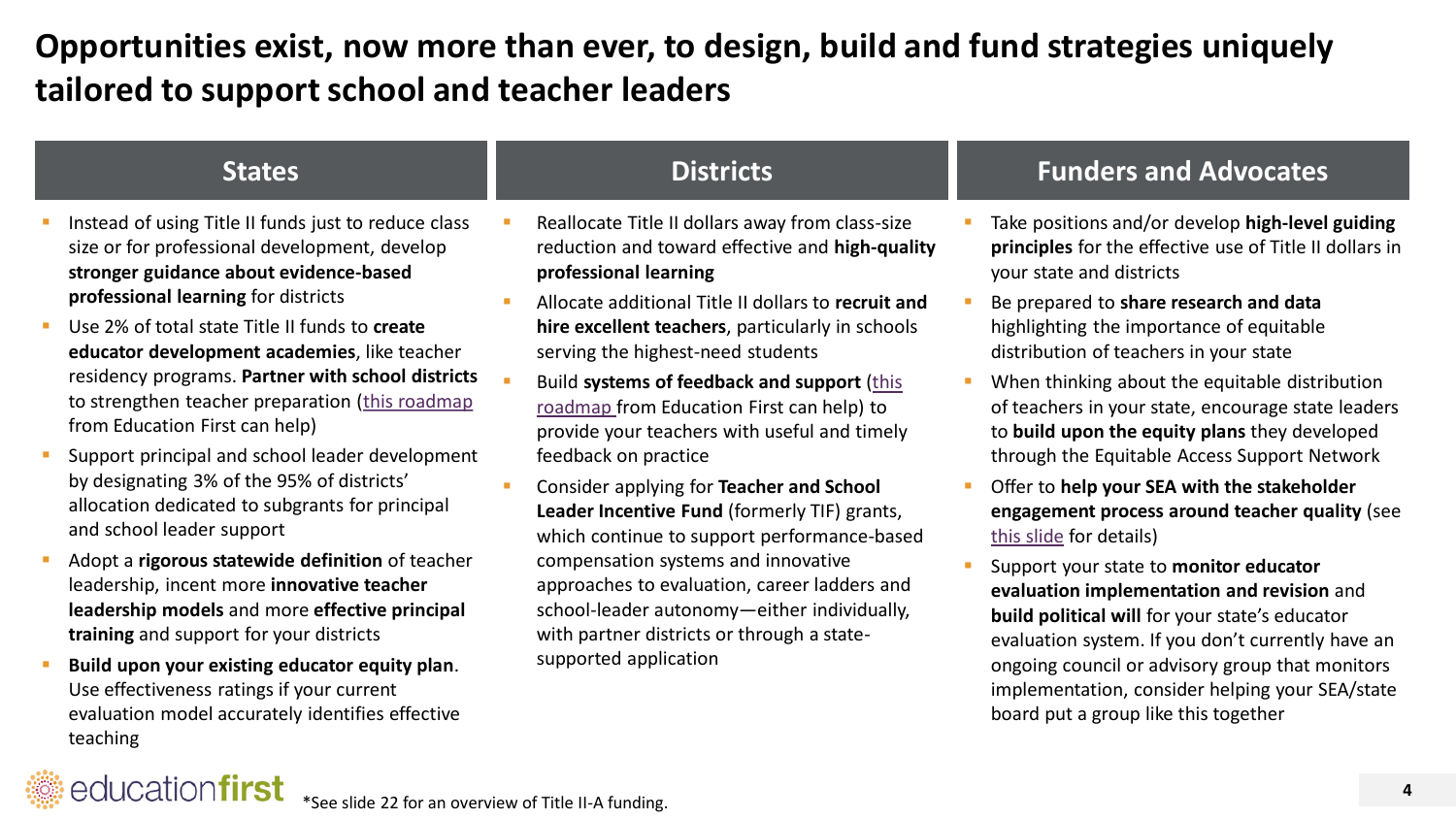**States can use this unique juncture to advance innovation and provide incentives to support leadership development and ultimately student learning** 

Competitive grants to seed replicable innovations in areas of teacher preparation, teacher and principal leadership, and increased capacity at the building level

Network improvement communities with a focus on rural or hard-to-serve populations



Incentives for braided SEA and LEA funding streams using Title II and leveraging other block grant allocations

Incentives for partnerships with LEAs and IHEs, based on labor forecasts



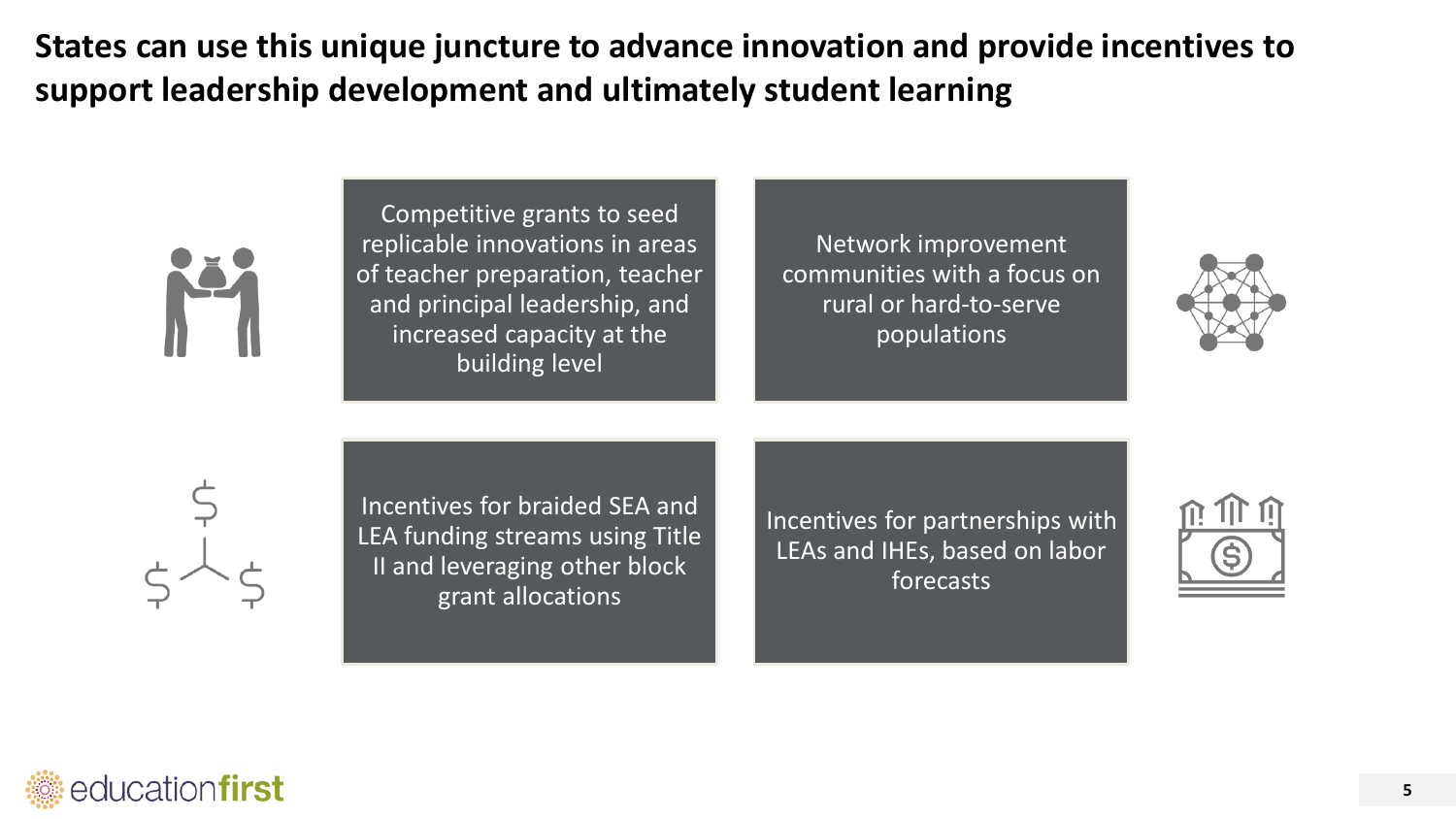**We hone in on the development of school and teacher leaders – rather than more traditional professional development opportunities for teachers – as states and districts use new ESSA flexibility to cultivate leadership both for and within schools** 



- Establishing induction and mentoring programs for new/novice school leaders
- Creating/expanding mentoring and coaching programs
- Organizing learning networks/communities of practice/institutes
- Supporting career pathways and pipelines for school leaders
- Offering targeted and/or topical professional learning for school leaders
- Awarding competitive grants to LEAs and/or other entities



- Supporting career pathways and pipelines for teacher leaders
- **Providing leadership opportunities to** educators
- Organizing learning networks/communities of practice/institutes
- Supporting teacher mentor training
- Offering targeted and/or topical professional learning for teacher leaders
- **Awarding grants to LEAs and/or other** entities to support teacher leadership



- Implementing/expanding teacher residency programs for new teachers
- **Supporting academies and fellowships** for various educators
	- For qualified teachers in hard-tostaff subjects and schools
	- For teacher leaders pursuing administrative pathways
	- For administrators
- Awarding grants/financially supporting residencies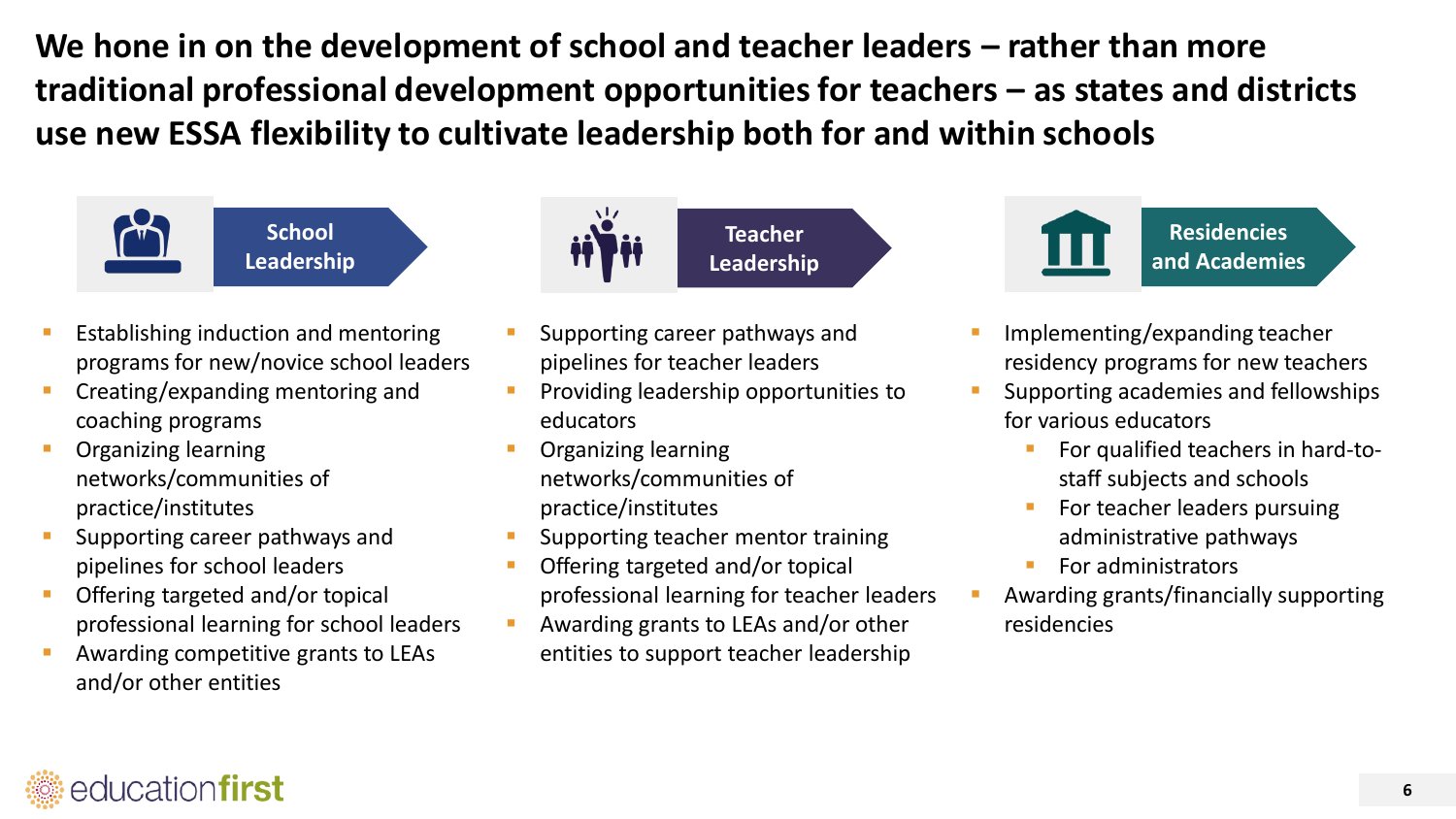**Education First reviewed all publicly available draft ESSA plans from 28 states\* to learn about states' proposals in three key areas related to developing and supporting school and teacher leaders**

|              |                           |                      | $\mathcal{L}$               | <b>HYH</b>                   | $\bf\Pi$                         |                       | <b>CHA</b>                  | <b>HYH</b>                   |                                                                                                     |
|--------------|---------------------------|----------------------|-----------------------------|------------------------------|----------------------------------|-----------------------|-----------------------------|------------------------------|-----------------------------------------------------------------------------------------------------|
| $\mathbf{r}$ | 20 states<br>will support | <b>State</b>         | <b>School</b><br>Leadership | <b>Teacher</b><br>Leadership | Residencies/<br><b>Academies</b> | <b>State</b>          | <b>School</b><br>Leadership | <b>Teacher</b><br>Leadership | Residencies/<br><b>Academies</b>                                                                    |
|              | school                    | Arizona              |                             |                              |                                  | Michigan              | $\boldsymbol{\mathsf{X}}$   | $\boldsymbol{\mathsf{x}}$    |                                                                                                     |
|              | leadership                | California           |                             |                              |                                  | <b>Montana</b>        |                             |                              |                                                                                                     |
|              |                           | Colorado             |                             |                              |                                  | Nevada                | X                           | $\mathbf{x}$                 |                                                                                                     |
| iyn          | 16 states<br>will develop | <b>Connecticut</b>   |                             |                              |                                  | <b>New Jersey</b>     | X                           | X                            | $\mathsf{X}$<br>$\boldsymbol{\mathsf{X}}$<br>$\boldsymbol{\mathsf{X}}$<br>$\boldsymbol{\mathsf{X}}$ |
|              | or continue               | <b>Delaware</b>      | X                           | $\boldsymbol{\mathsf{X}}$    |                                  | <b>New Mexico</b>     | $\boldsymbol{\mathsf{X}}$   | $\boldsymbol{\mathsf{x}}$    |                                                                                                     |
|              | teacher                   | <b>District of</b>   | X                           | $\boldsymbol{\mathsf{x}}$    | $\boldsymbol{\mathsf{X}}$        | <b>North Carolina</b> | $\boldsymbol{\mathsf{X}}$   | $\boldsymbol{\mathsf{X}}$    |                                                                                                     |
|              | leadership                | Columbia             |                             |                              |                                  | <b>North Dakota</b>   | X                           |                              |                                                                                                     |
|              | efforts                   | Hawaii               | $\boldsymbol{X}$            |                              |                                  | Ohio                  | $\boldsymbol{\mathsf{X}}$   | $\mathsf{X}$                 |                                                                                                     |
|              |                           | Idaho                | X                           |                              |                                  | Oklahoma              | $\boldsymbol{X}$            | $\boldsymbol{\mathsf{X}}$    |                                                                                                     |
| $\bf{u}$     | 9 states will             | <b>Illinois</b>      | X                           | $\boldsymbol{X}$             | $\boldsymbol{\mathsf{X}}$        | Oregon                | $\boldsymbol{X}$            | X                            |                                                                                                     |
|              | explore or                | lowa                 |                             | X                            |                                  | <b>South Carolina</b> | X                           |                              |                                                                                                     |
|              | expand                    | Louisiana            | $\boldsymbol{X}$            | X                            | X                                | <b>Tennessee</b>      | $\pmb{\mathsf{X}}$          | $\boldsymbol{\mathsf{X}}$    |                                                                                                     |
|              | residencies               | <b>Maine</b>         | X                           | $\boldsymbol{X}$             |                                  | Vermont               |                             |                              |                                                                                                     |
|              | and                       | Maryland             | $\boldsymbol{\mathsf{X}}$   | $\boldsymbol{\mathsf{X}}$    | X                                | Washington            | $\pmb{\chi}$                |                              |                                                                                                     |
|              | academies                 | <b>Massachusetts</b> |                             |                              | $\pmb{\mathsf{X}}$               |                       |                             |                              |                                                                                                     |

Source(s): ESSA State Plan Drafts as of March 10, 2017



plans not publicly available for the following states: AL, AK, AR, FL, GA, IN, KS, KY, MN, MS, MI, NE, NH, NY, PA, RI, SD, TX, UT, VA, WV, WI, WY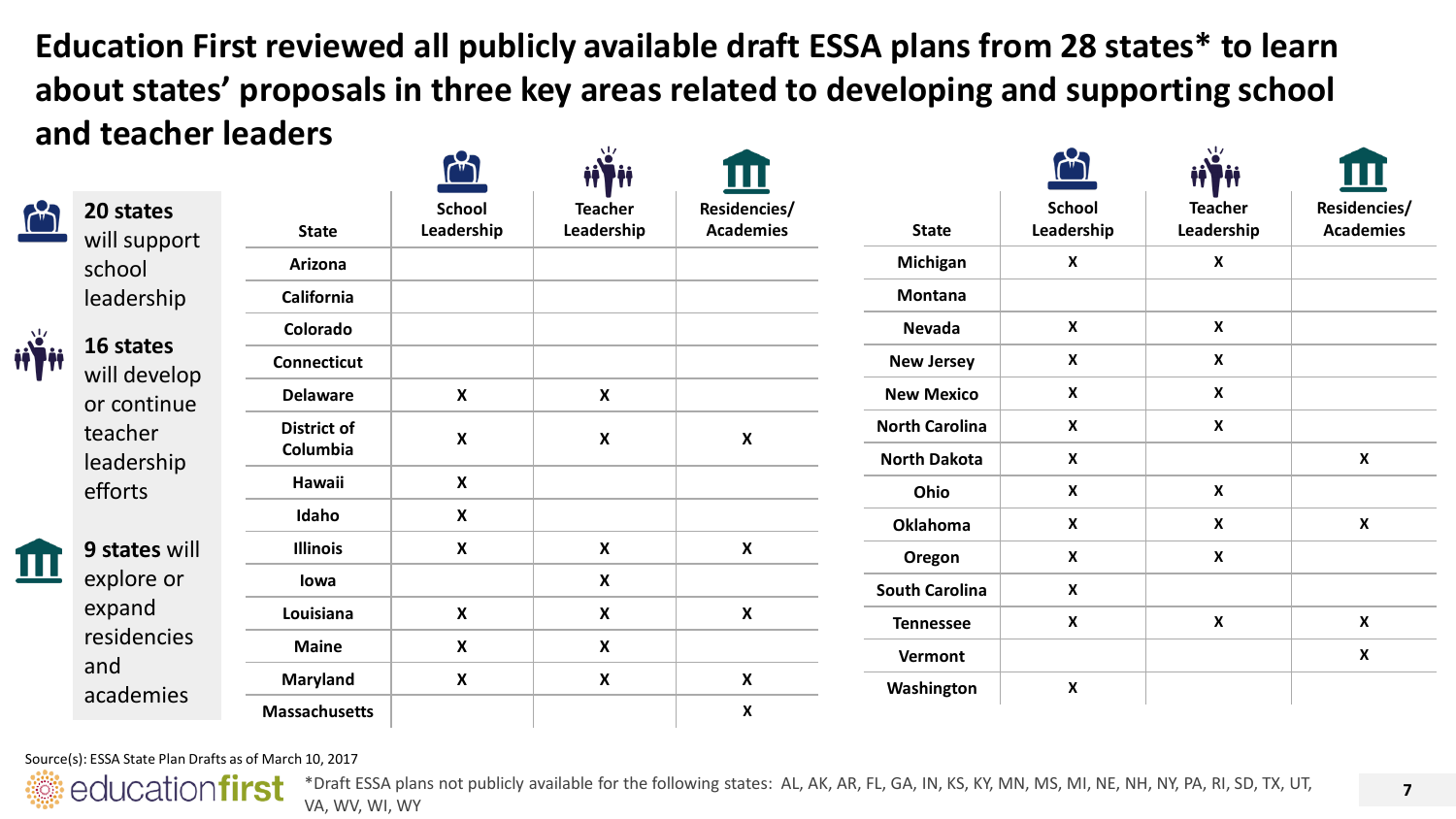**States are exploring a variety of ways to step-up and support school leaders – from developing aspiring school leaders to providing ongoing professional learning**





- State draft ESSA plan references plans to support school leadership\*
- State draft ESSA plan does not reference plans to support school leadership
- State has no publicly available draft ESSA plan

Source(s): ESSA State Plan Drafts as of March 10, 2017

educationfirst \*See Appendix to learn more about state's plans.

#### **Themes from State Plans**

- **Establishing induction and mentoring programs for new/novice school leaders:** Delaware, Idaho, Hawaii, North Dakota
- **Creating/expanding mentoring and coaching programs:** Idaho, Maryland, North Dakota
- **Organizing learning networks/communities of practice/institutes:**  Delaware, District of Columbia, Idaho, Illinois, South Carolina, New Mexico
- **Supporting career pathways and pipelines for school leaders:** Hawaii, Maine, Michigan, North Carolina, North Dakota, South Carolina, Tennessee
- **Offering targeted and/or topical professional learning for school leaders:** Hawaii, Illinois, Maryland, North Carolina, North Dakota, Ohio, Oklahoma, Oregon, Washington
- **Awarding competitive grants to LEAs and/or other entities:** Delaware, Illinois, Nevada, New Jersey
- **Other:** Maine (supports for school leaders in struggling schools), Nevada, Ohio, Washington, Louisiana (school leadership preparation study pilot)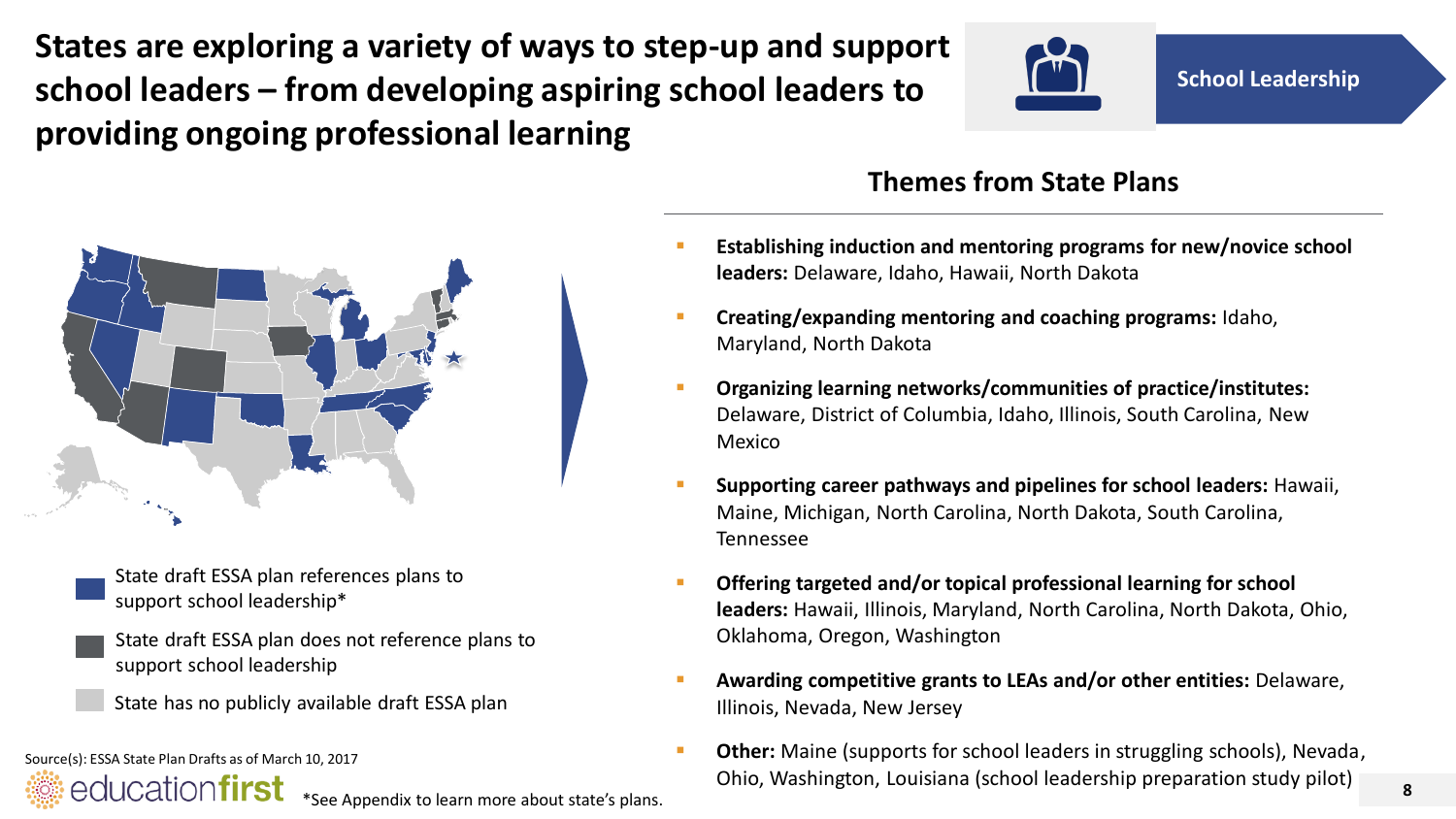### <span id="page-8-0"></span>**Some states will expand existing school leader supports, while others will develop new initiatives (1)**



**School Leadership**

**North Dakota** will support ND LEAD's expansion of its principal mentoring program for first-year administrators, which includes a minimum of two site visits during the school year and weekly meetings with mentors

**Ohio** will develop a system for principal professional learning that will target principal needs. A network of advisors will work to assess the current state of principalship in Ohio and then work to identify prioritized professional learning opportunities. Three primary areas of focus might include an induction program for entry level principals, instructional coaching and a professional development delivery system

**Establishing induction and mentoring programs for new/novice school leaders**

**Offering targeted and/or topical professional learning for school leaders**

**Supporting career pathways and pipelines for school leaders** **North Carolina** will continue supporting the Northeast Leadership Academy, a two-year leadership preparation program for aspiring principals who are committed to serving in low-performing and high-need schools in the rural, northeast region of the state

#### educationfirst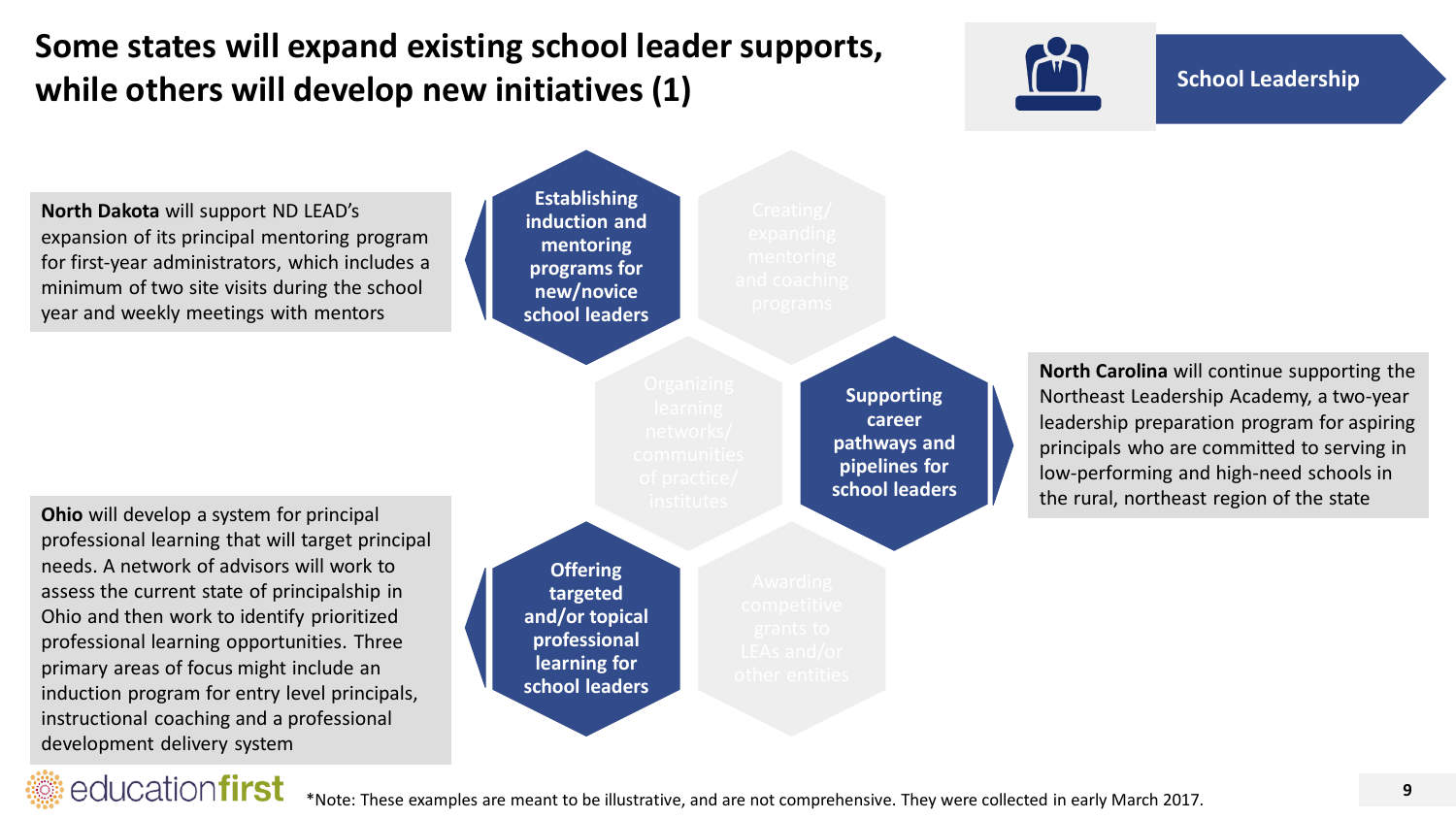### **Some states will expand existing school leader supports, while others will develop new initiatives (2)**



#### **School Leadership**

**Idaho** will continue the Idaho Principals Network (IPN), where principals participate in a balance of content, professional conversation, and collegial instructional rounds related directly to instructional leadership, managing change and improving the overall effectiveness of the instructional core. For example, the network has worked on improving classroom observations, building turnaround leadership competencies and instructional rounds. For schools in comprehensive and targeted status, the IPN provides coaching and support unique to the leadership needs of each principal



**Maryland** will support LEAs in the creation of a consistent, structured mentor training program for both principal and teacher mentors

**Delaware** will provide LEAs with competitive grants to design, implement and support school leadership opportunities to build local capacity with a focus on recruitment and preparation, professional learning, retention and compensation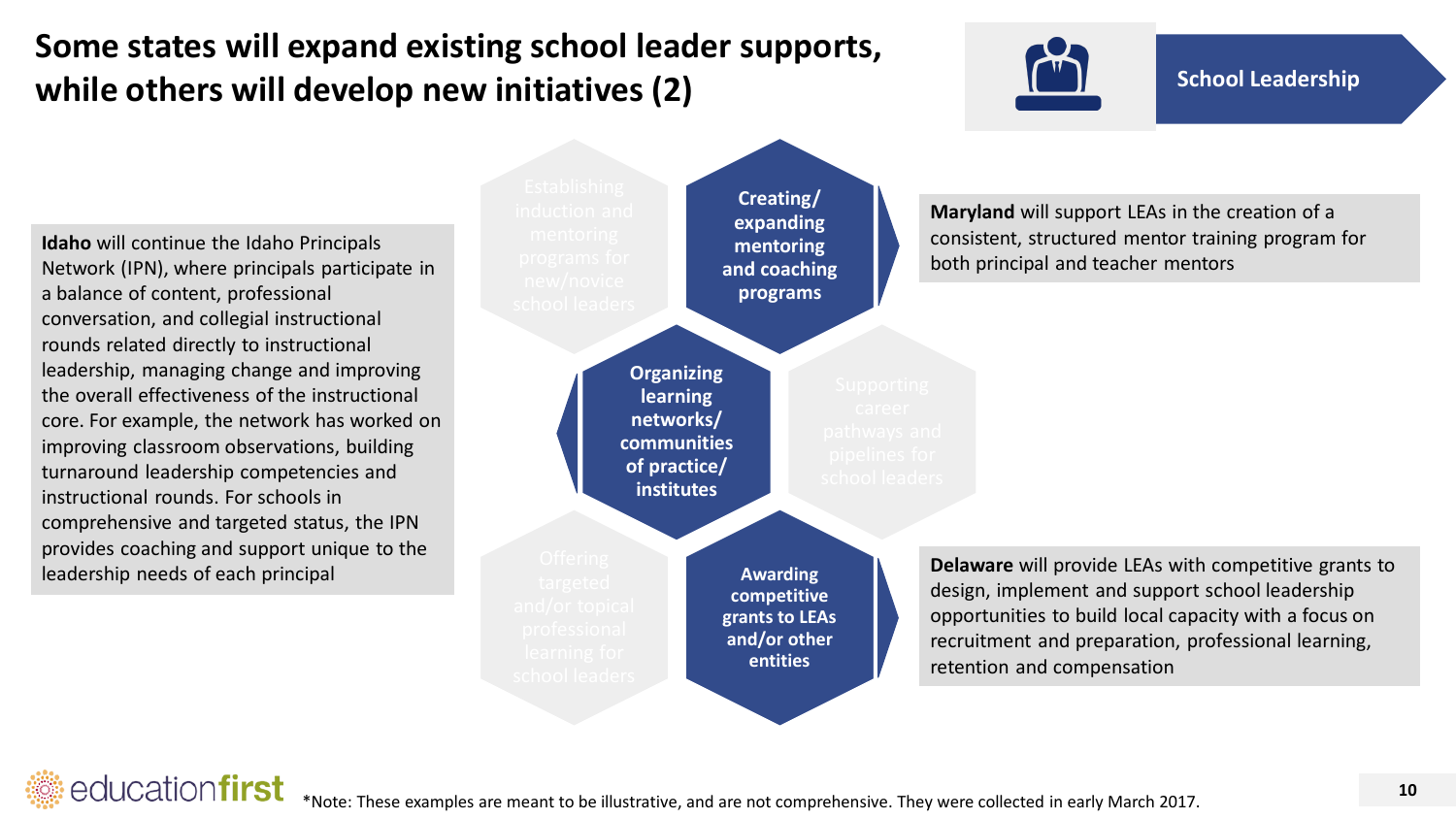**States and districts may use Title II-A funds to provide ongoing professional learning for principals and other school leaders**



#### **Recommended Strategies** (from the U.S. Department of Education)

#### *For states and districts*

- **Partner with organizations to provide leadership training and opportunities** for principals and other school leaders to hone their craft and bring teams together to improve school structures
- **Offer community of learning opportunities** where principals and other school leaders engage with their school teams to fully develop broad curriculum models
- **Develop opportunities** for principals and other school leaders **to collaborate, problem-solve, and share best practices**

Source(s): [U.S, Department of Education,](https://www2.ed.gov/policy/elsec/leg/essa/essatitleiipartaguidance.pdf) September 2016



#### *For states*

- **Reform school leader certification, tenure systems, or preparation program standards and approval processes**, so that school leaders have the instructional leadership skills to help teachers teach and students achieve
- **Develop or improve alternative pathways to school leadership positions**
- **Help LEAs implement school leader evaluation and support systems** that are based in part on evidence of student academic achievement
- **Help LEAs recruit and retain school leaders who are effective in improving student academic achievement** through means that include differential and performance pay for principals in low-income schools and districts
- **Develop new school leader evidence-based mentoring, induction, and other professional development programs** for new school leaders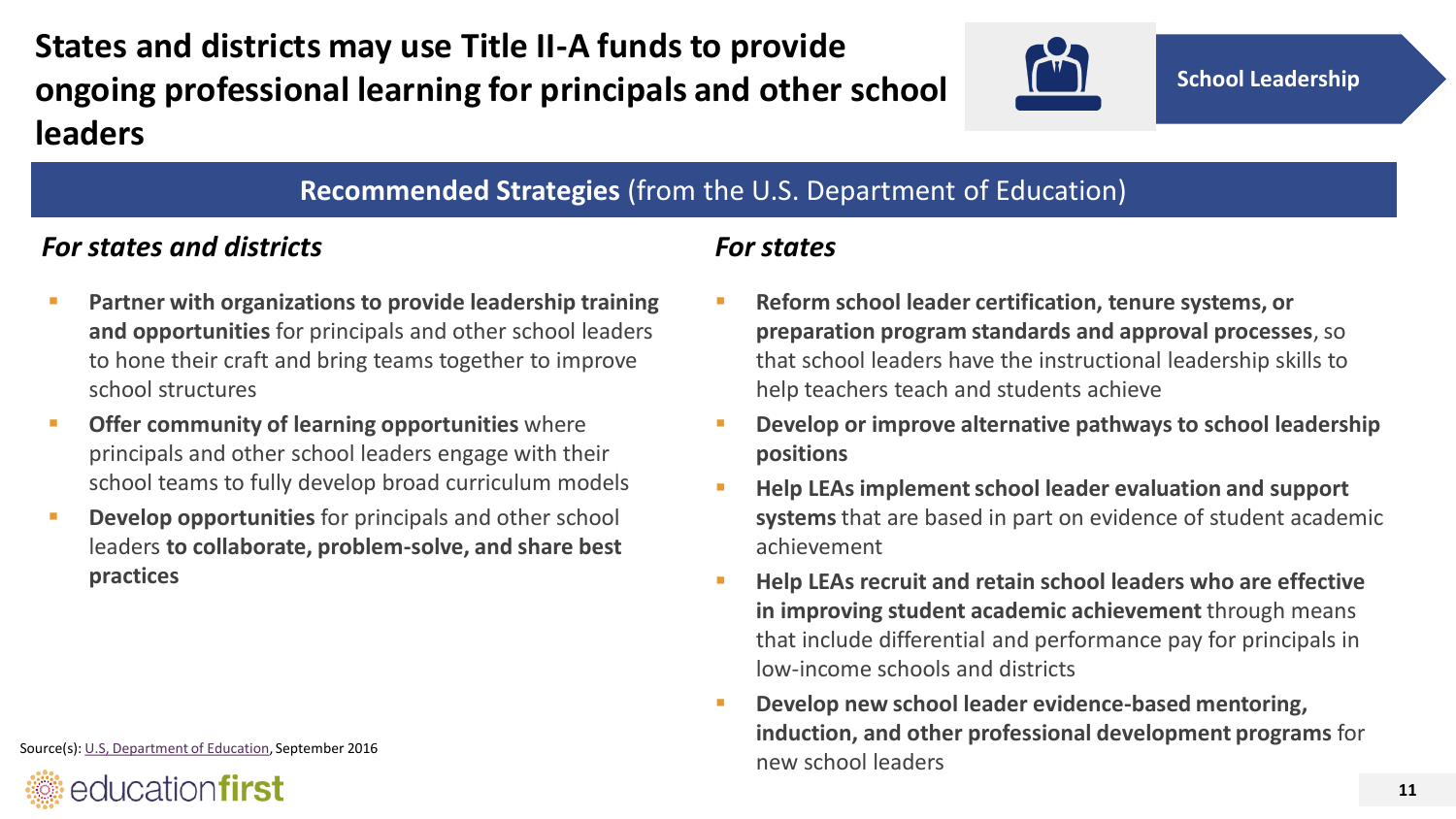**Several states are developing or expanding efforts to promote and support teacher leadership opportunities, including creating career pathways and pipelines**



**Teacher Leadership**

#### **Themes from State Plans**

- **Supporting career pathways and pipelines for teacher leaders:**  Delaware, Louisiana, Maine, Ohio, Oregon
- **Providing leadership opportunities to educators:** Delaware, Nevada
- **Organizing learning networks/communities of practice/institutes:** District of Columbia, Illinois, Maine, Tennessee, New Mexico
- **Supporting teacher mentor training:** Louisiana, Maryland
- **Offering targeted and/or topical professional learning for teacher leaders:** Illinois, Maryland, Nevada, New Mexico, North Carolina, Tennessee
- **Awarding grants to LEAs and/or other entities to support teacher leadership:** Illinois, Iowa, Maine, Nevada, New Jersey
- **Developing/promoting teacher leadership (unspecified):**  Maryland, Michigan, Ohio, Oklahoma, Oregon



- State draft ESSA plan references plans to support teacher leadership\*
- State draft ESSA plan does not reference plans to support teacher leadership
- State has no publicly available draft ESSA plan

Source(s): ESSA State Plan Drafts as of March 10, 2017

educationfirst

\*See Appendix to learn more about state's plans.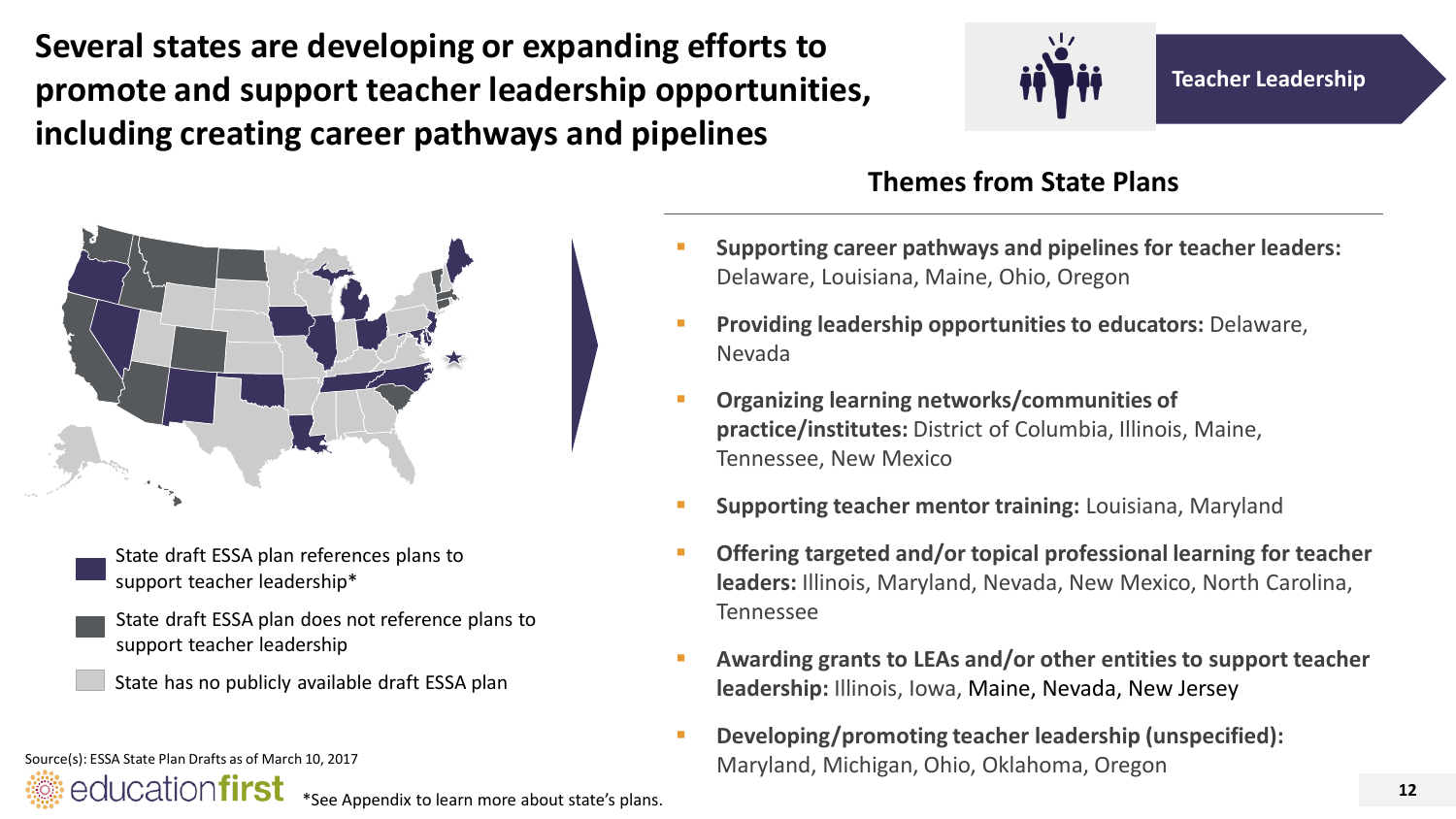## **Some states will expand existing teacher leadership opportunities, while others will create new teacher leader initiatives (1)**

The **District of Columbia's** teacher leadership pathway program will focus on cultivating and engaging highly effective educators in a year-long community of practice. Participants identify and implement evidence-based strategies to drive student success, provide feedback and guidance around state policies and initiatives, engage in community outreach, and lead professional development

**North Carolina** will offer a Research Digital Badge to teacher leaders who successfully complete an action plan via the Teacher Leader Action Research Portal. Teacher leaders interested in implementing one of 220 action plans will receive a full-year of professional development, including face-toface training, online professional development module training, and continuous support via an Action Research Coach and the NC Action Research Network





**Teacher Leadership**

**Louisiana** will invest \$100,000 annually in a mentor training that prepares mentors to work with aspiring and new teachers. Additionally, the state will create a Teacher Mentor certificate, granting mentors a stipend of \$1,000 per year and adjusting the accountability framework for such professionals through a Compass rubric and goal-setting framework specific to mentors

### educationfirst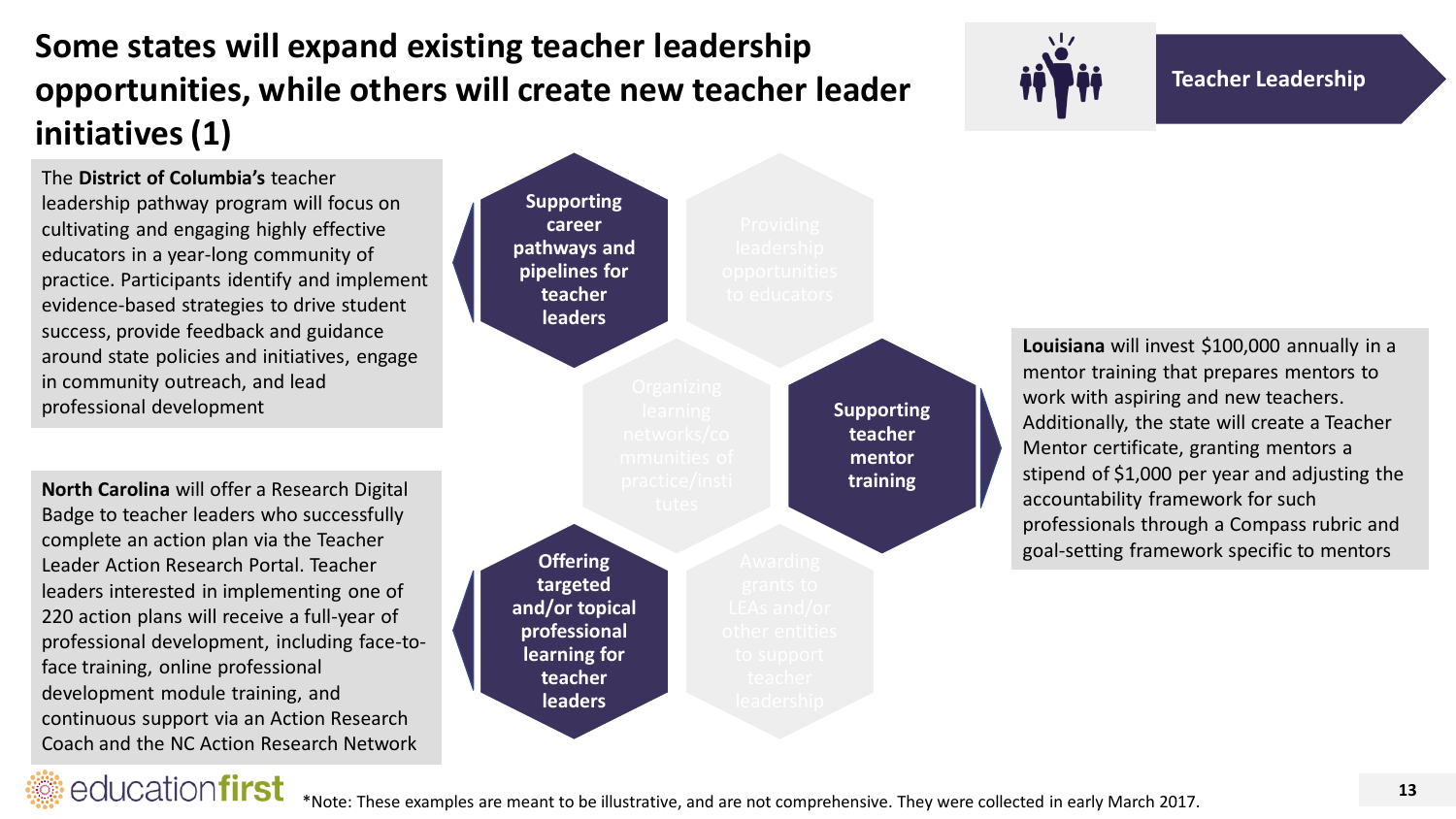## **Some states will expand existing teacher leadership opportunities, while others will create new teacher leader initiatives (2)**

**Tennessee** will continue its Teacher Leader Network, which works with highly effective district leadership teams to develop adaptable teacher leadership models for implementation. Since 2013, 28 districts have created different, innovative teacher leader models aligned to their strategic plans and educator professional learning needs that are most closely tied to increasing student achievement and growth. All of the district models vary in their design, number of roles, and costs, but they share a foundational belief in developing teacher leader capacities, skills and actions

education**first** 



**Teacher Leadership**

**Delaware** will continue directly providing leadership opportunities to educators through its Talent Cooperative initiative, which is a forum for professional learning, collaboration and recognition among Delaware's top educators in high-needs schools

**Iowa** will sustain the \$150 million per year existing state Teacher Leadership Supplement to districts through the Teacher Leadership and Compensation System (TLC), which rewards effective teachers with leadership opportunities and higher pay, attracts promising new teachers with competitive starting salaries and more support, and fosters greater collaboration for all teachers to learn from each other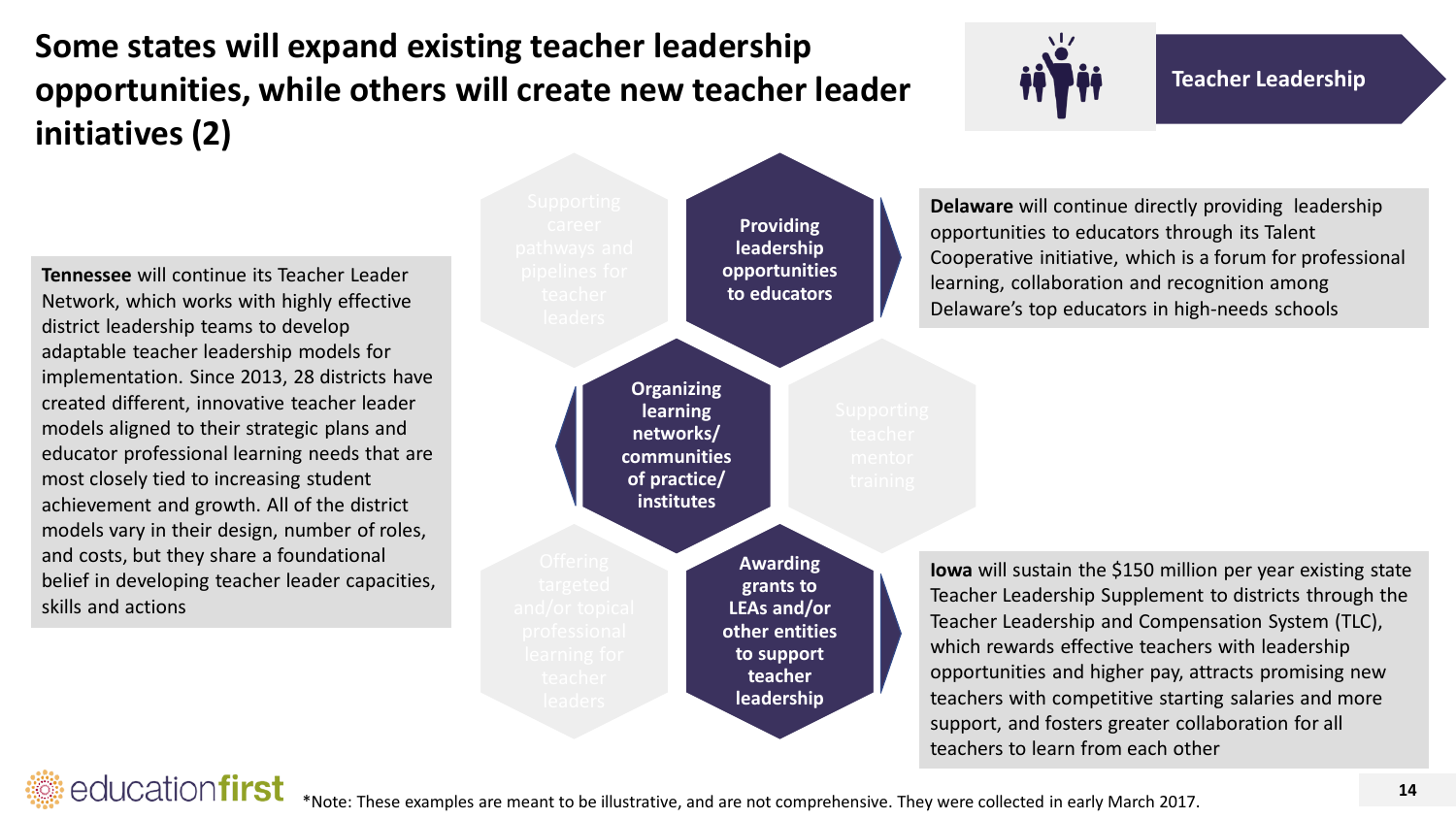**Title II funds may be used for a full range of activities to better leverage and support teacher leadership**



**Teacher Leadership**

#### **Recommended Strategies** (from the U.S. Department of Education)

#### *For states and districts*

- **Create career opportunities and advancement initiatives for effective teachers** that promote professional growth and emphasize multiple career paths
	- $\rightarrow$  This includes creating hybrid roles that allow instructional coaching of colleagues while remaining in the classroom, as well as assuming other responsibilities such as collaborating with administrators to develop and implement distributive leadership models and leading decision-making groups
- **Support peer-led, evidence-based professional development** in LEAs and schools
- **Recruit and retain talented and effective educators,** including mentoring new educators
- **Compensate teachers for their increased leadership roles and responsibilities**
- **Participate in community of learning opportunities and other professional development opportunities with diverse stakeholder groups** such as parents, civil rights groups, and administrators, to positively impact student outcomes
	- $\rightarrow$  E.g., Through a forum to discuss the implication of a policy or practice on a school community, or organizing a community-wide service learning project, where teachers afterwards work together to imbed conclusions of these activities into their teaching
- **Support "time banks" or flexible time for collaborative planning, curriculum writing, peer observations and leading trainings**; which may involve using substitute teachers to cover classes during the school day

Source(s): [U.S, Department of Education,](https://www2.ed.gov/policy/elsec/leg/essa/essatitleiipartaguidance.pdf) September 2016

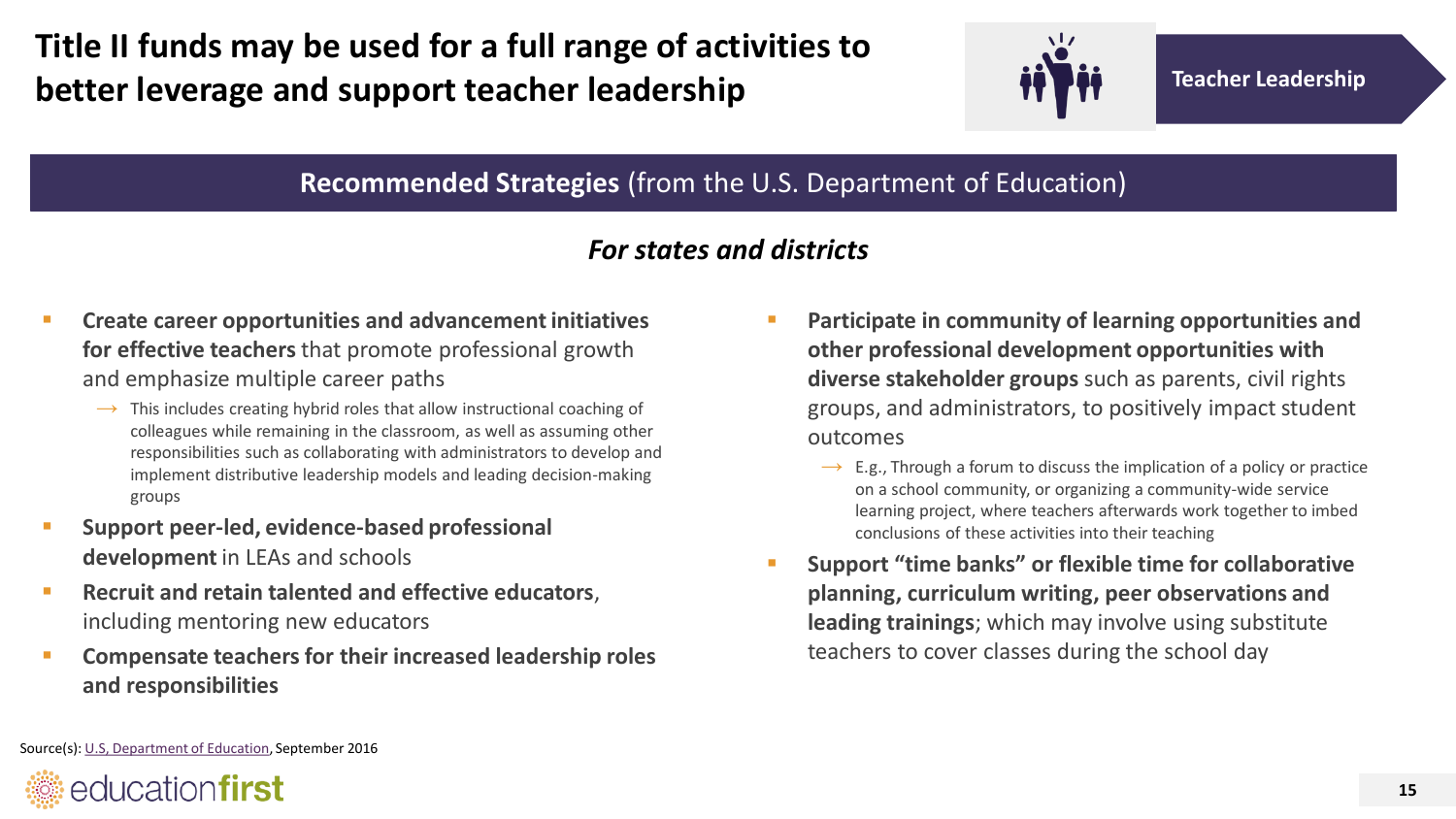**States are also exploring residencies and academies for not only new teachers, but for school and teacher leaders as well**





- State draft ESSA plan references plans to support residencies and academies\*
- State draft ESSA plan does not reference plans to support residencies and academies
- State has no publicly available draft ESSA plan

#### **Themes from State Plans**

- **Implementing/expanding teacher residency programs for new teachers:** Louisiana, Massachusetts
- **Supporting academies and fellowships for various educators**
	- **For teacher leaders pursuing administrative pathways:** Louisiana
	- **For administrators:** Louisiana, North Dakota, Vermont
- **Awarding grants/financially supporting teacher residencies:** District of Columbia, Oklahoma, Tennessee
- **Expressing potential interest in residencies and academies for school and teacher leaders:** Illinois, Maryland

Source(s): ESSA State Plan Drafts as of March 10, 2017



\*See Appendix to learn more about state's plans.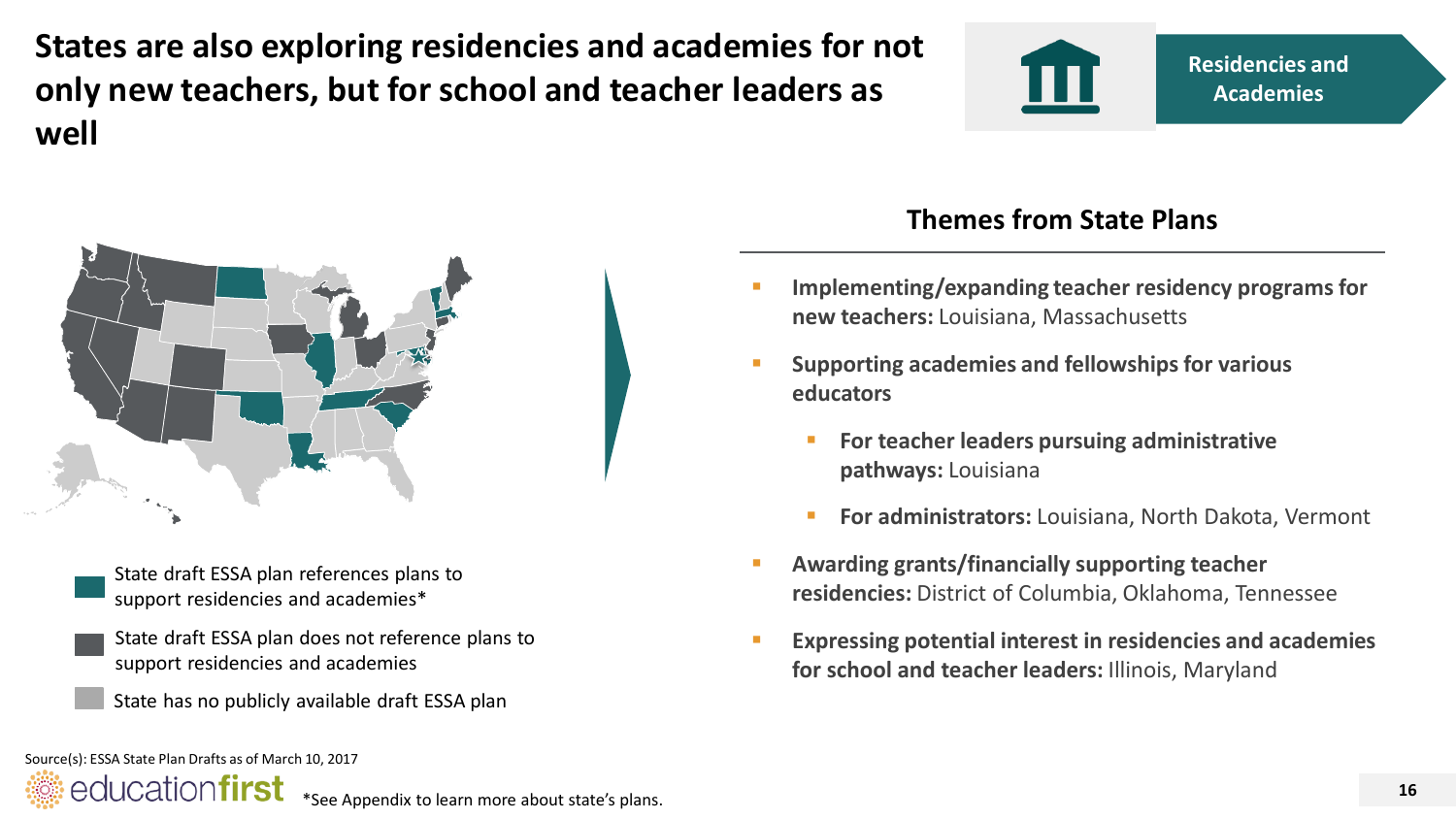### **Some states will support residencies for new teachers, others will prioritize academies for school and/or teacher leaders**

**Louisiana** will solidify the Teacher Residency role as a certification in state regulations. Teacher candidates in a full-year residency program will be granted a stipend of \$2,000 minimally per year in order to cover lost parttime wages and travel expenses through 2018-19

**Implementing /expanding residency programs for new teachers**

> **Supporting academies and fellowships for various educators**

**Tennessee** will implement teacher residency programs in high-need districts across the state using Title II funds, potentially through a competitive grant process. These residency programs will allow prospective teachers – for a period not less than one academic year – to teach alongside an effective teacher in a mentor/mentee capacity

**Awarding grants/ financially supporting teacher residencies** **Vermont** will create the Vermont Principals' Professional Learning Academy/Institute to train and build the capacity of principals and other school leaders, primarily in schools of comprehensive or targeted improvement



**Residencies and Academies**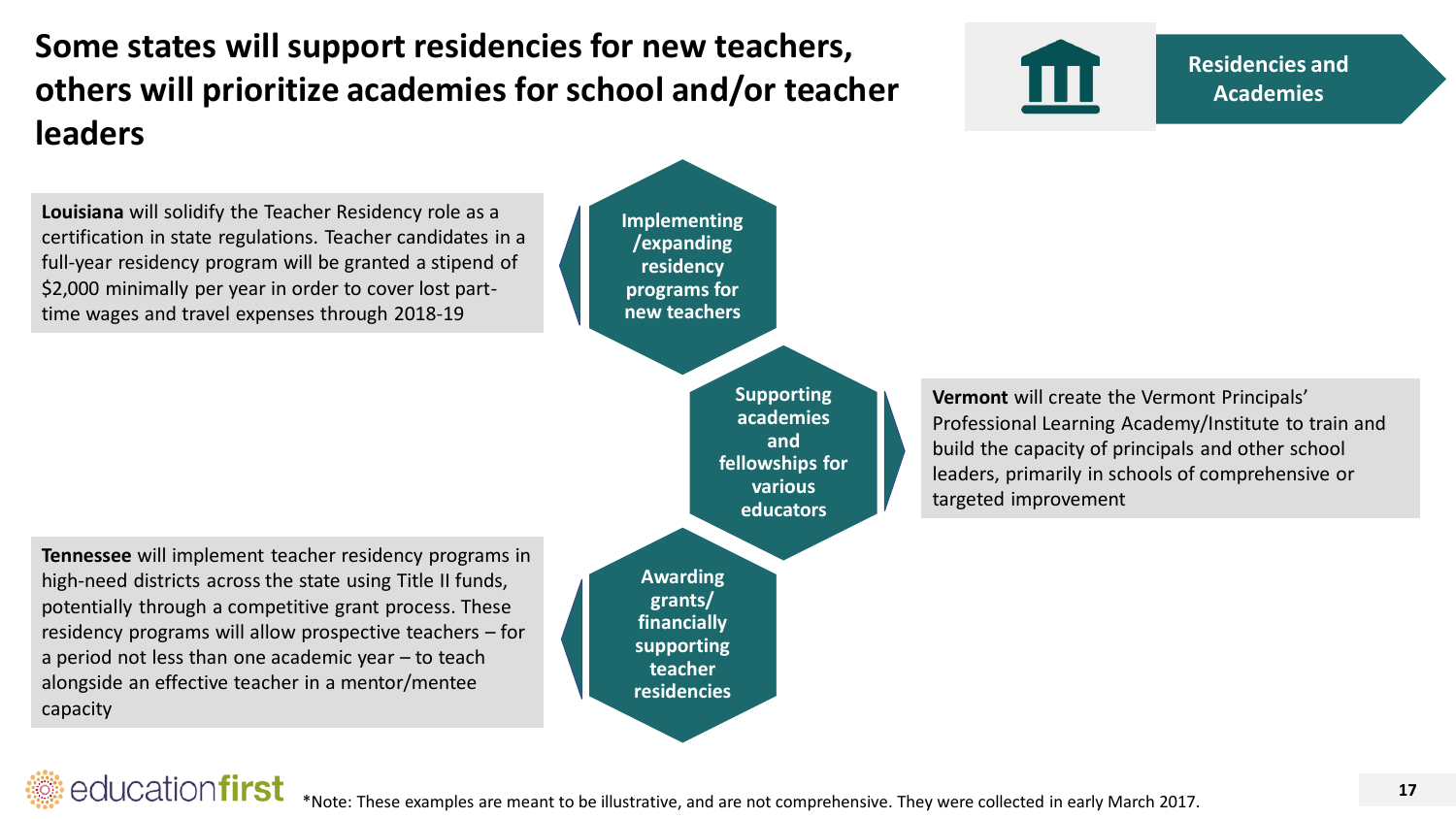**Title II-A funds may be used to establish or expand schoolbased residency programs for school and teacher leaders, and preparation academies for teachers, principals or other school leaders**



#### **Recommended Strategies** (from the U.S. Department of Education)

#### *For designating a state authorizer*

- **Develop and participate in a community of practice among State education leaders, to support the creation of principles and standards for effective academy authorization**, which should be informed by best practices regarding the preparation of effective educators
- **Adopt a publicly transparent performance framework for how the state will evaluate and hold accountable the authorizer**, considering such things as the rigor of its ongoing monitoring and oversight process; the extent to which the authorizer holds academies accountable for performance; and how performance data of academies is shared with the public
- **Identify and articulate "essential practices" for the authorizer to use**, such as external expert panels, initial term lengths, renewal criteria, annual reporting, etc.
- **Establish outcome-oriented performance metrics to facilitate oversight by the authorizer and provide common expectations and standards for academies**
	- $\rightarrow$  This may include developing rigorous qualifications for teacher and/or principal candidates to successfully complete the program, such as demonstration of cultural competency, classroom management skills, subject area and content specific knowledge, and the ability to use standards-based, data-driven and differentiated instruction

Source(s): [U.S, Department of Education,](https://www2.ed.gov/policy/elsec/leg/essa/essatitleiipartaguidance.pdf) September 2016

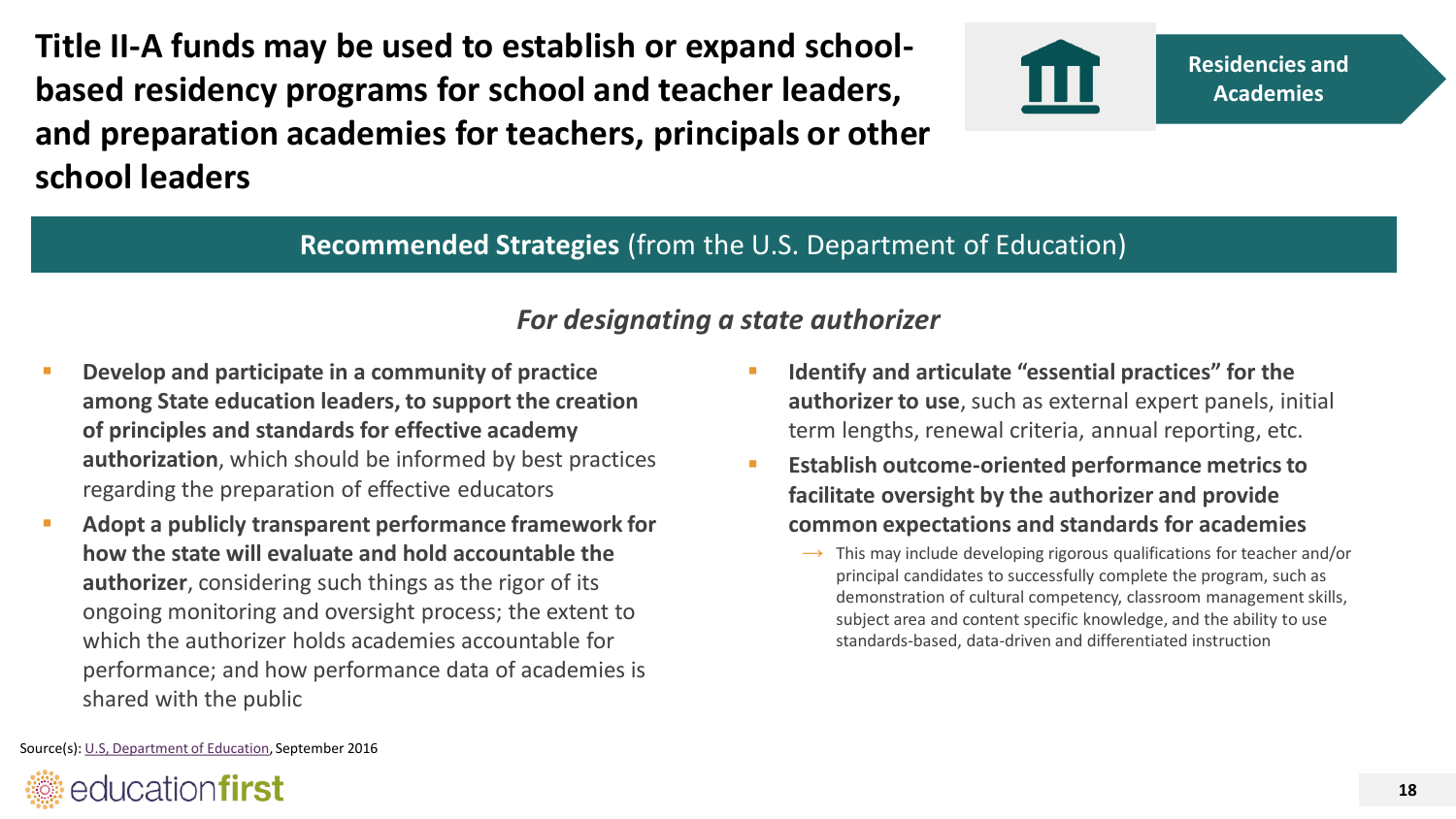**We've compiled some key resources to help states broaden their thinking around school and teacher leadership and enhance their ESSA plans**



- **[Reimagining Title II-A: A Resource for Creating and Improving State Plans and](https://learningforward.org/docs/default-source/getinvolved/essa/essanewvisiontoolkit) Working with LEAs** (Council of Chief State School Officers)
- **[A New Vision for Professional Learning: A Toolkit to Help States Use ESSA to](https://learningforward.org/docs/default-source/getinvolved/essa/essanewvisiontoolkit)  Advance Learning and Improvement Systems**(Learning Forward and Education Counsel)
- **[State Teacher Leader Toolkit: Created For States, By States](http://www.leadingeducators.org/state-teacher-leadership-toolkit)** (Leading Educators and Education First)
- **[ESSA Title II A: Preparing, Training, and Recruiting High-Quality Teachers,](http://chiefsforchange.org/wp-content/uploads/2016/09/CFC-Title-II-Policy-Brief.pdf)  Principals, and Other School Leaders** (Chiefs for Change)
- **[Building Principal Pipelines: A Strategy to Strengthen Education Leadership](http://www.wallacefoundation.org/knowledge-center/Pages/Building-Principal-Pipelines-A-Strategy-to-Strengthen-Education-Leadership.aspx)** (Wallace Foundation)
- **[Teacher Residency Programs Improve Access to Excellent Educators](https://easn.grads360.org/api/ApplicationMedia/GetDownload/30086)** (Urban Teacher Residency)

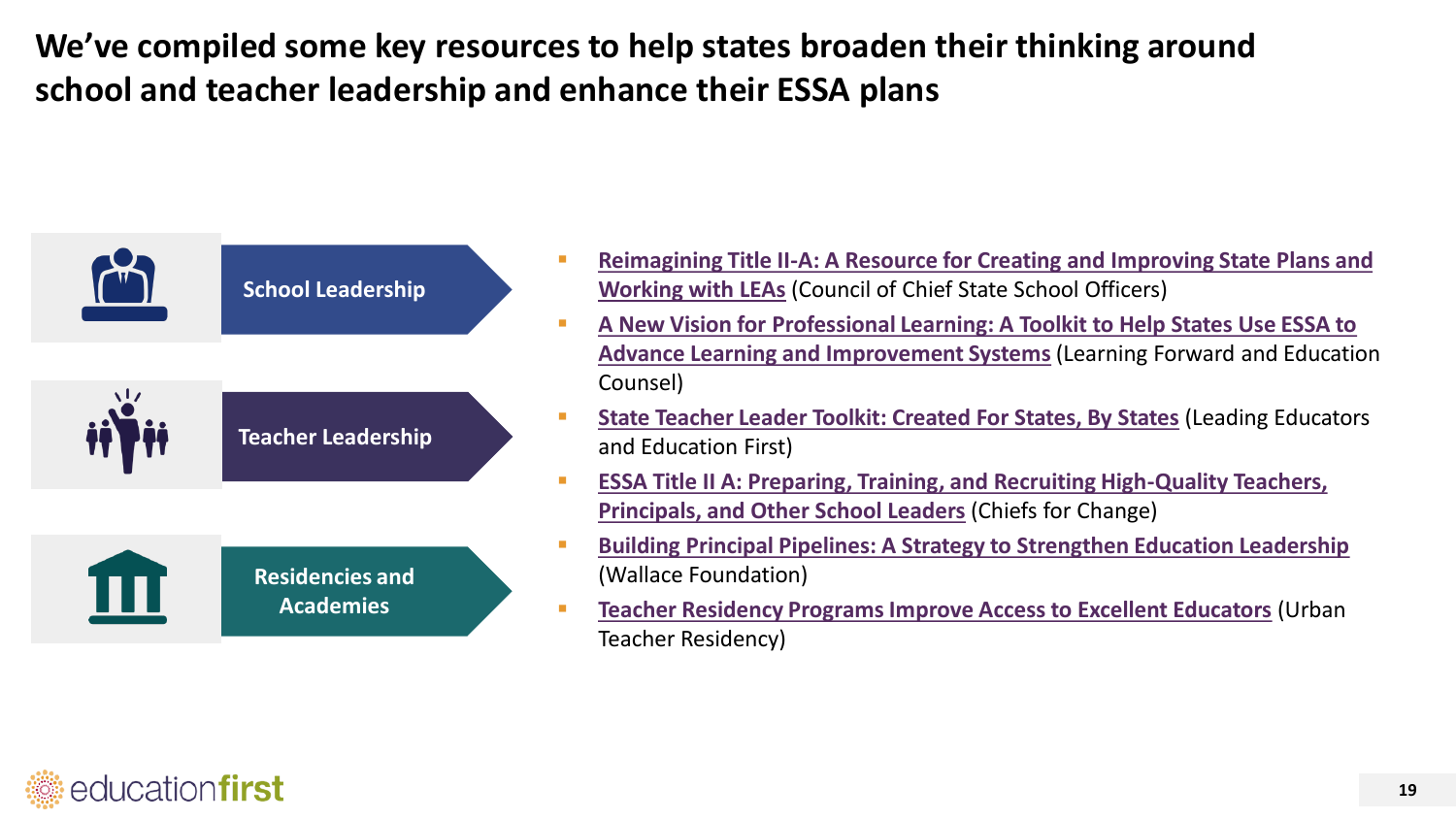# educationfirst

**For more information, visit:**

**www.education-first.com/library @ed1stconsulting** 

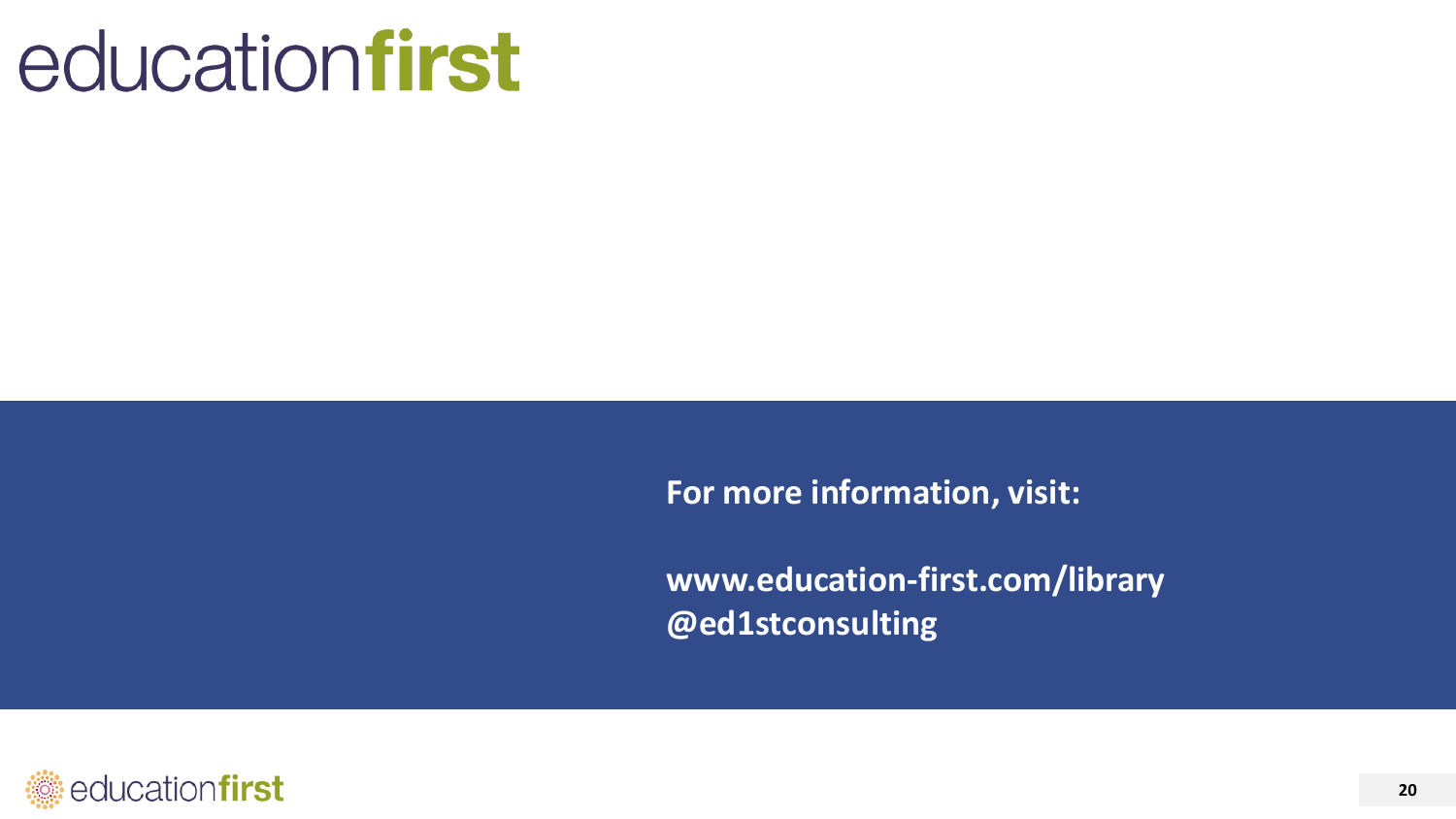| The Flow of Title II-A Funding                  |  |
|-------------------------------------------------|--|
| State Plan Summaries: School Leadership         |  |
| State Plan Summaries: Teacher Leadership        |  |
| State Plan Summaries: Residencies and Academies |  |
| <b>ESSA Draft State Plan Links</b>              |  |
| <b>Education First ESSA Projects</b>            |  |

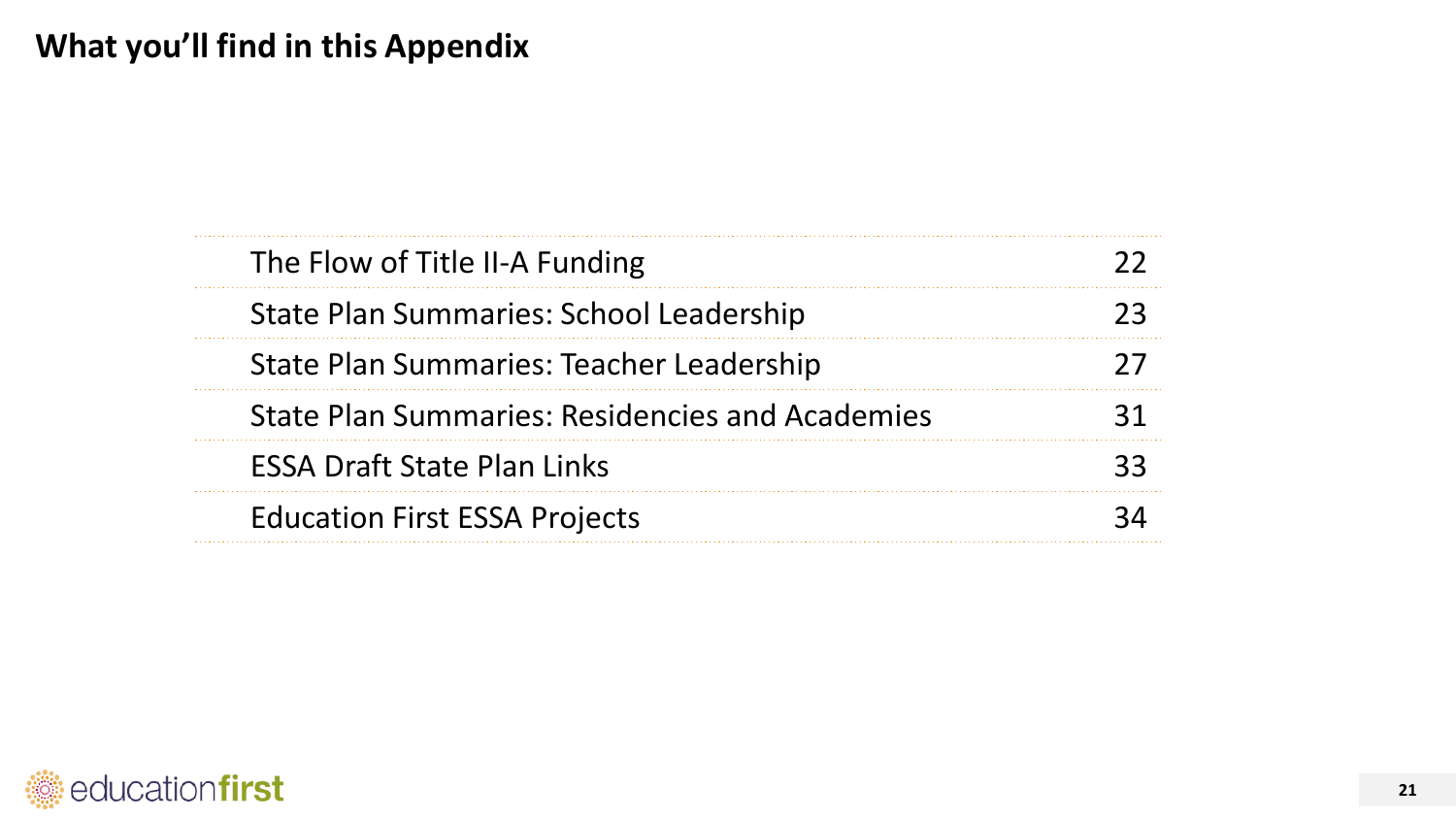### **New ESSA funding permissions open up possibilities and leverage points for states to explore**



#### **The Flow of Title II-A Funding**

Source(s): [U.S, Department of Education,](https://www2.ed.gov/policy/elsec/leg/essa/essatitleiipartaguidance.pdf) September 2016

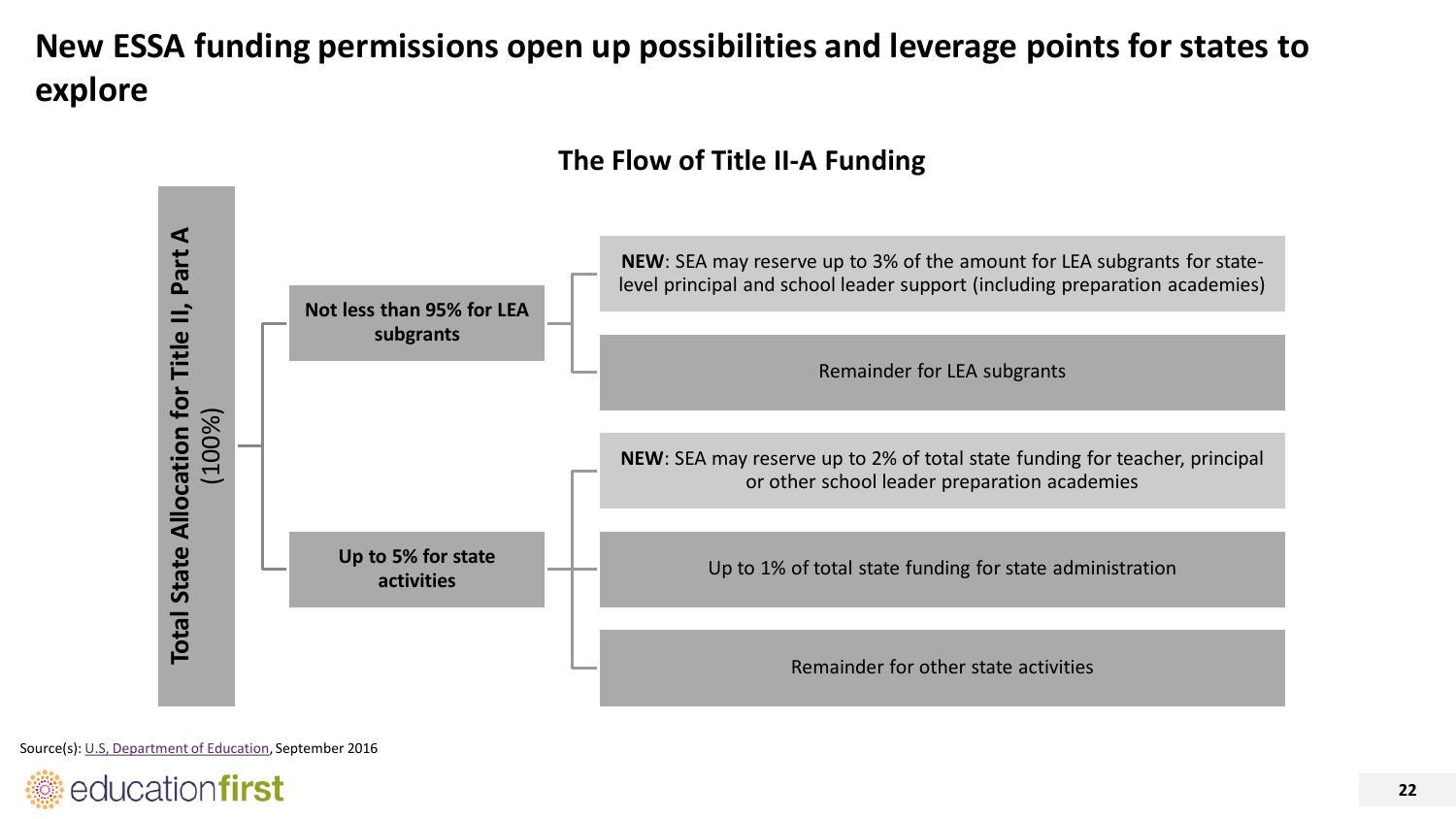### **Appendix: State Plan Summaries School Leadership (1)**



| <b>State</b>                | <b>Summary</b>                                                                                                                                                                                                                                                                                                                                                                                                                                                                                                                                                                                                                                                                                                                                                                          |
|-----------------------------|-----------------------------------------------------------------------------------------------------------------------------------------------------------------------------------------------------------------------------------------------------------------------------------------------------------------------------------------------------------------------------------------------------------------------------------------------------------------------------------------------------------------------------------------------------------------------------------------------------------------------------------------------------------------------------------------------------------------------------------------------------------------------------------------|
| <b>Delaware</b>             | Provide LEAs with competitive grants to design, implement and support school leadership opportunities to build local capacity with a focus on<br>recruitment and preparation, professional learning, retention and compensation<br>Support a comprehensive induction program for new or novice school leaders<br>Continue providing supports for school leaders to identify effective instruction and provide effective feedback to teachers based on student<br>achievement by implementing the strategies learned through the Learning Leader Network; a cohort of principals and other school leaders will<br>participate in formative classroom walkthroughs in schools throughout the state                                                                                        |
| <b>District of Columbia</b> | Considering offering a principal leadership cadre opportunity, similar to the master teacher cadres; the master teacher cadres are year-long<br>communities of practice focused on cultivating and engaging highly effective educators from across the district                                                                                                                                                                                                                                                                                                                                                                                                                                                                                                                         |
| <b>Hawaii</b>               | Prioritize professional development for educators and leaders that increases knowledge, understanding, and ability to use inclusive practices and<br>multi-tiered supports with students that need diverse instructional methods, including special education students and English Learners<br>Strengthen the teacher, principal and educational leader development pipeline to support shared and effective leadership at all levels<br>Provide support for new employees to become effective (e.g., quality induction and mentoring for all beginning teachers, new principals and<br>leaders)                                                                                                                                                                                        |
| Idaho                       | Continue the Idaho Principals Network where principals participate in a balance of content, professional conversation and collegial instructional<br>rounds related to instructional leadership, managing change and improving the overall effectiveness of the instructional core<br>Advance the Idaho Principal Mentoring Project and provide new-to-position principals multiple levels of support from highly distinguished principals<br>and/or superintendents trained by the state and focused on developing the skills and dispositions in four critical areas of school-level leadership:<br>interpersonal and facilitation skills, teacher observation and feedback, effective school-level practices and classroom-level practices, and using data<br>to improve instruction |
| <b>Illinois</b>             | Investigate the plausibility of using some of the allowable and available Title II funds for LEA grants focused principal and other school leaders<br>Provide school leaders with opportunities to build their capacity as facilitators of continuous teacher learning and development<br>Create and support an educator leader network to connect leaders between districts                                                                                                                                                                                                                                                                                                                                                                                                            |

Source(s): ESSA State Plan Drafts as of March 10, 2017

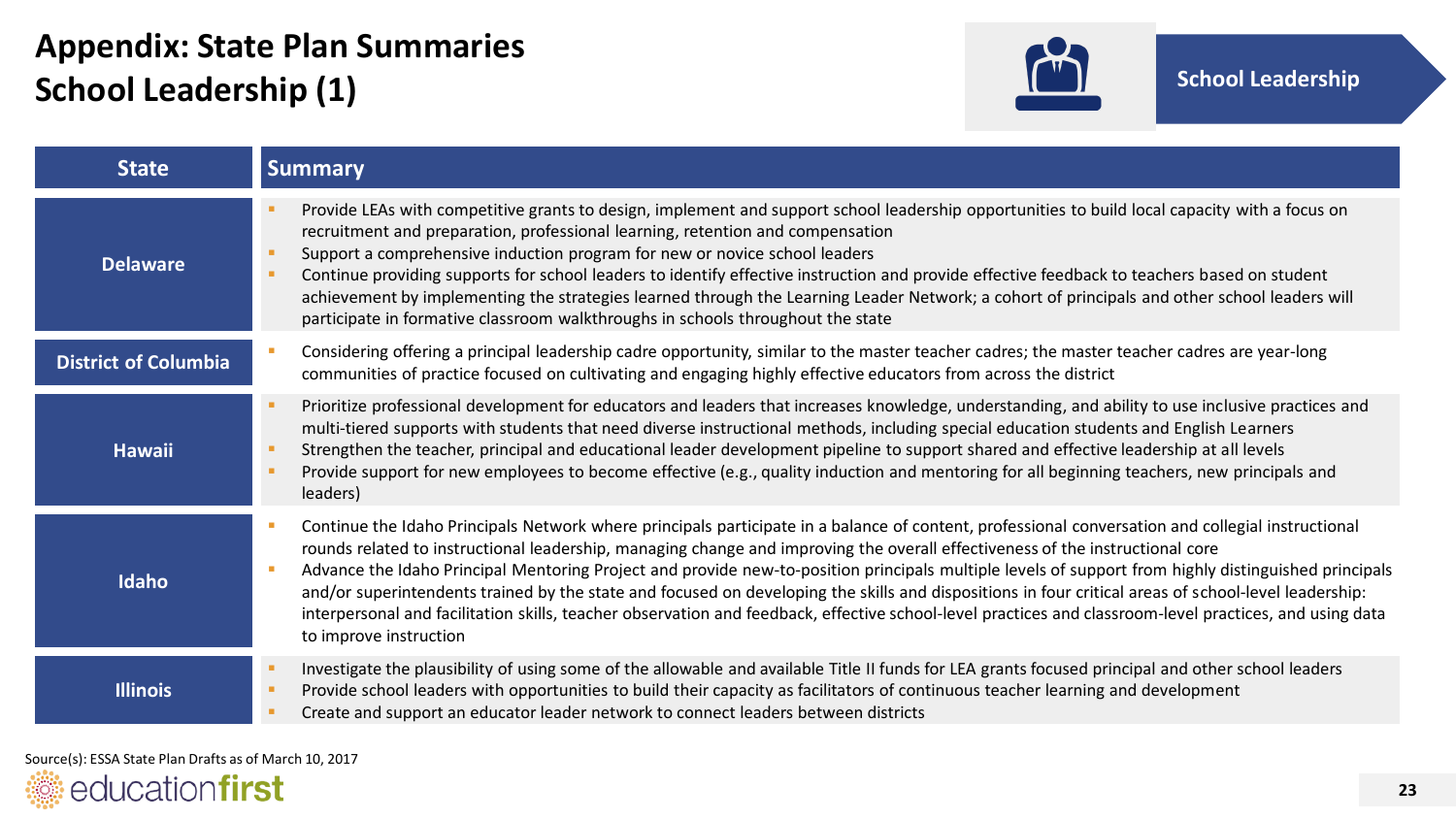### **Appendix: State Plan Summaries School Leadership (2)**



| <b>State</b>      | <b>Summary</b>                                                                                                                                                                                                                                                                                                                                                                                                                                                                                                                                                                                                         |  |  |  |
|-------------------|------------------------------------------------------------------------------------------------------------------------------------------------------------------------------------------------------------------------------------------------------------------------------------------------------------------------------------------------------------------------------------------------------------------------------------------------------------------------------------------------------------------------------------------------------------------------------------------------------------------------|--|--|--|
| Illinois (cont'd) | Provide professional learning opportunities to school leaders, especially those identified for comprehensive services, which may include strategies<br>regarding family and community engagement, as well as the use of referral mechanisms that link children to appropriate services                                                                                                                                                                                                                                                                                                                                 |  |  |  |
| <b>Maryland</b>   | Support LEAs in the creation of a consistent, structured mentor training program for both principal and teacher mentors<br>Provide opportunities and structures to collaborate and partner with institutes of higher education on professional learning needs, such as,<br>induction, cultural proficiency, Universal Design for Learning (UDL) and restorative practices<br>Hold back up to three percent of Title IIA funds for professional learning targeted to principals, assistant principals and teacher leadership                                                                                            |  |  |  |
| <b>Maine</b>      | Recommend that the Maine Department of Education, Maine Education Association and the Maine Principals Association collaborate on<br>recruitment strategies to identify teachers who would make strong candidates for the position of principal<br>Continue to expand supports for school leadership offered through its system of ESEA supports for struggling schools to include high-poverty,<br>isolated-small and high-risk schools                                                                                                                                                                               |  |  |  |
| <b>Maryland</b>   | Support LEAs in the creation of a consistent, structured mentor training program for both principal and teacher mentors<br>Provide opportunities and structures to collaborate and partner with institutes of higher education on professional learning needs, such as,<br>induction, cultural proficiency, Universal Design for Learning (UDL) and restorative practices<br>Hold back up to three percent of Title IIA funds for professional learning targeted to principals, assistant principals and teacher leadership                                                                                            |  |  |  |
| <b>Michigan</b>   | Establish and support a pipeline of high-potential aspiring and highly effective practicing principals                                                                                                                                                                                                                                                                                                                                                                                                                                                                                                                 |  |  |  |
| <b>Nevada</b>     | Use three percent of state's Title II-A allocation for statewide activities related to principal/other school leader development, including a portion<br>focused on Nevada Educator Performance Framework implementation and school turnaround/transformation<br>Award Great Teaching and Leading funds to districts, charter schools, institutions of higher education, non-profit organizations and regional<br>professional development programs through a competitive grant process to prepare/recruit teachers, focus on leadership, and provide professional<br>development for science standards implementation |  |  |  |

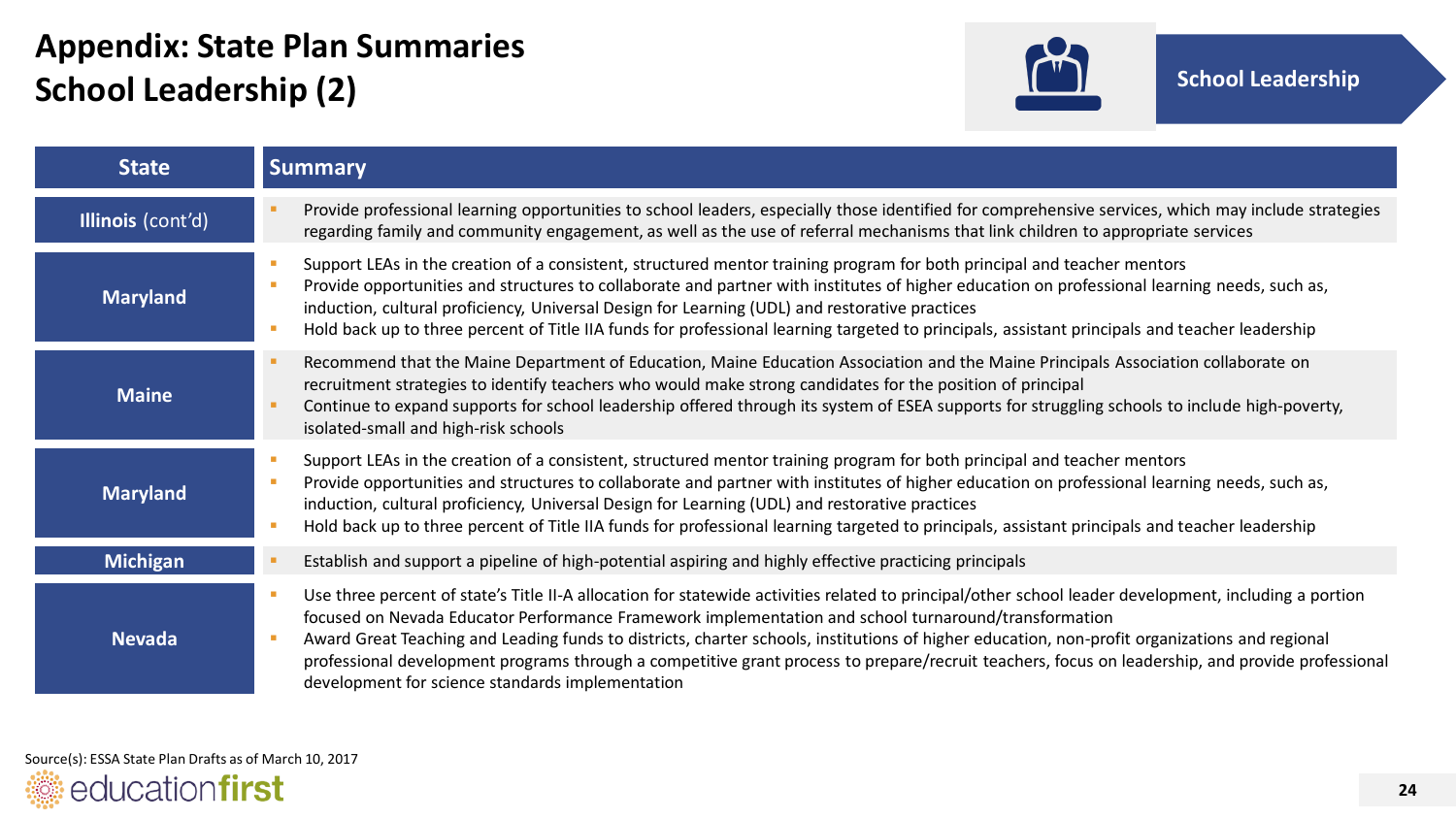### **Appendix: State Plan Summaries School Leadership (3)**

educationfirst



| <b>State</b>                                                              | <b>Summary</b>                                                                                                                                                                                                                                                                                                                                                                                                                                                                                                                                                                                                          |
|---------------------------------------------------------------------------|-------------------------------------------------------------------------------------------------------------------------------------------------------------------------------------------------------------------------------------------------------------------------------------------------------------------------------------------------------------------------------------------------------------------------------------------------------------------------------------------------------------------------------------------------------------------------------------------------------------------------|
| <b>New Jersey</b>                                                         | Expand the achievement coaches program to create a grant focused on principals, principal supervisors and teacher leaders that supports:<br>principals in becoming stronger instructional leaders who effectively use the AchieveNJ evaluation system to grow and develop the educators in<br>their schools; principal and teacher leaders in taking advantage of distributive leadership; and supervisors of principals in effectively piloting a new<br>principal evaluation tool the NJDOE currently is developing to help grow and develop school leaders                                                           |
| <b>New Mexico</b>                                                         | Continue the Principals Pursuing Excellence program, which is a two-year leadership development program that leverages a turnaround mentor to<br>п<br>work with principals in struggling schools and educates and empowers principals to practice leadership behaviors that drive significant gains in<br>student achievement                                                                                                                                                                                                                                                                                           |
| <b>North Carolina</b>                                                     | Maintain Principal READY, a statewide leadership series for principals and assistant principals, which features professional development and other<br>supports to help school leaders provide high-quality feedback to teachers<br>Continue the Northeast Leadership Academy, a two-year leadership preparation program for aspiring principals who are committed to serving in<br>٠<br>low-performing and high-need schools in the rural, northeast region of the state                                                                                                                                                |
| <b>North Dakota</b>                                                       | Support ND LEAD's expansion of the principal mentoring program for first-year administrators, which includes a minimum of two site visits during<br>п<br>the school year and weekly meetings with mentors<br>Provide ongoing professional development directly related to the knowledge necessary to be an effective leader via a series of modules provided at<br>п<br>the regional level<br>Explore avenues to encourage career ladder opportunities<br>ш                                                                                                                                                             |
| Ohio                                                                      | Use Title II-A three percent set aside for state-level principal, teacher and teacher leader support; one or more programs may be designed and<br>piloted in upcoming years focused on training, induction, mentoring, coaching and professional development of principals, teachers and teacher<br>leaders (especially in low-performing schools)<br>Develop a system for principal professional learning that will target principal needs, e.g., three primary areas of focus might include an induction<br>program for entry level principals, instructional coaching and a professional development delivery system |
| <b>Oklahoma</b><br>Source(s): ESSA State Plan Drafts as of March 10, 2017 | Fund Lead 2 Succeed and Moving Up, which emphasize leadership development for new and established administrators<br>L.                                                                                                                                                                                                                                                                                                                                                                                                                                                                                                  |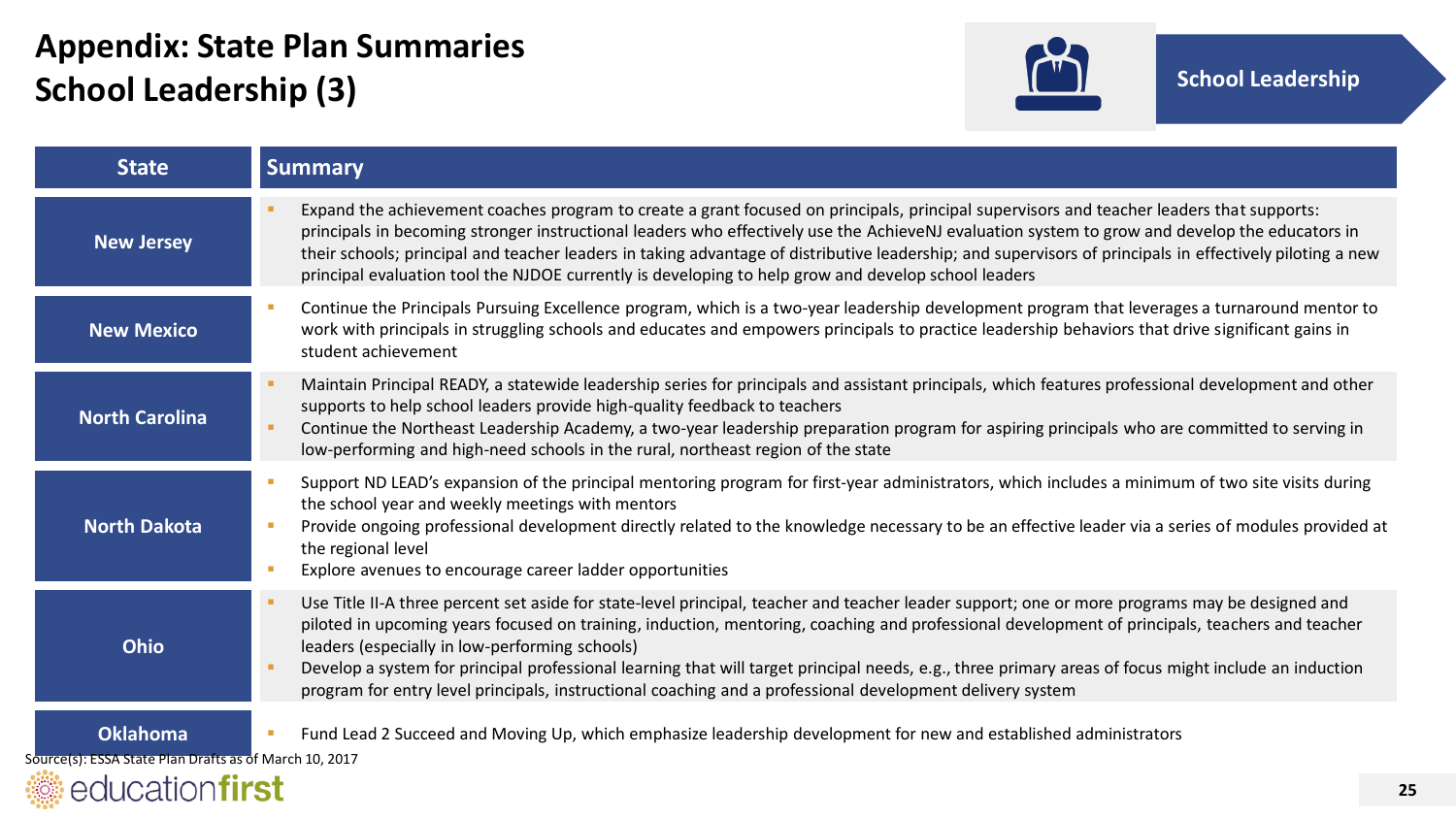### **Appendix: State Plan Summaries School Leadership (4)**



| <b>State</b>          | <b>Summary</b>                                                                                                                                                                                                                                                                                                                                                                                                                                                                                                                                                                                                                                                                                                                                   |
|-----------------------|--------------------------------------------------------------------------------------------------------------------------------------------------------------------------------------------------------------------------------------------------------------------------------------------------------------------------------------------------------------------------------------------------------------------------------------------------------------------------------------------------------------------------------------------------------------------------------------------------------------------------------------------------------------------------------------------------------------------------------------------------|
| <b>Oregon</b>         | Use the three percent set-aside of state Title II-A funding to support and strengthen administrator and teacher leadership with a specific aim of<br>improving equitable access to excellent educators for all students, specifically:<br>Enhance the understanding of culturally responsive pedagogy and instruction<br>Establish school improvement priorities focused on improving instruction for struggling students, particularly students of color, students with disabilities,<br>English Learners and students experiencing poverty.<br>Develop local policies that commit to more robust talent management, including recruitment and retention of culturally and linguistically diverse<br>educators, promoting diversity as an asset |
| <b>South Carolina</b> | Maintain the Assistant Principal Program for Leadership Excellence program for first-year assistant principals designed to develop and sustain their<br>leadership, management and instructional leadership skills<br>Sustain the School Leadership Executive Institute, which is a rigorous, one-year institute for veteran principals focused on enhancing principals'<br>skills in three areas: leadership, management and educational best practices<br>Continue the state's Developing Aspiring Principals program for experienced assistant principals who aspire to be principals                                                                                                                                                         |
| <b>Tennessee</b>      | Advance the Tennessee Transformational Leadership Alliance, which serves as a leader pipeline incubator to help districts develop a deeper pool of<br>high-quality leaders                                                                                                                                                                                                                                                                                                                                                                                                                                                                                                                                                                       |
| <b>Washington</b>     | Train principals on the state's evaluation system since principals are the evaluators of teachers and little state funding has been provided for their<br>training to date<br>Support high-quality professional learning for principals to allow for future flexibility to fund professional learning for state and federal initiatives<br>that involve principals                                                                                                                                                                                                                                                                                                                                                                               |

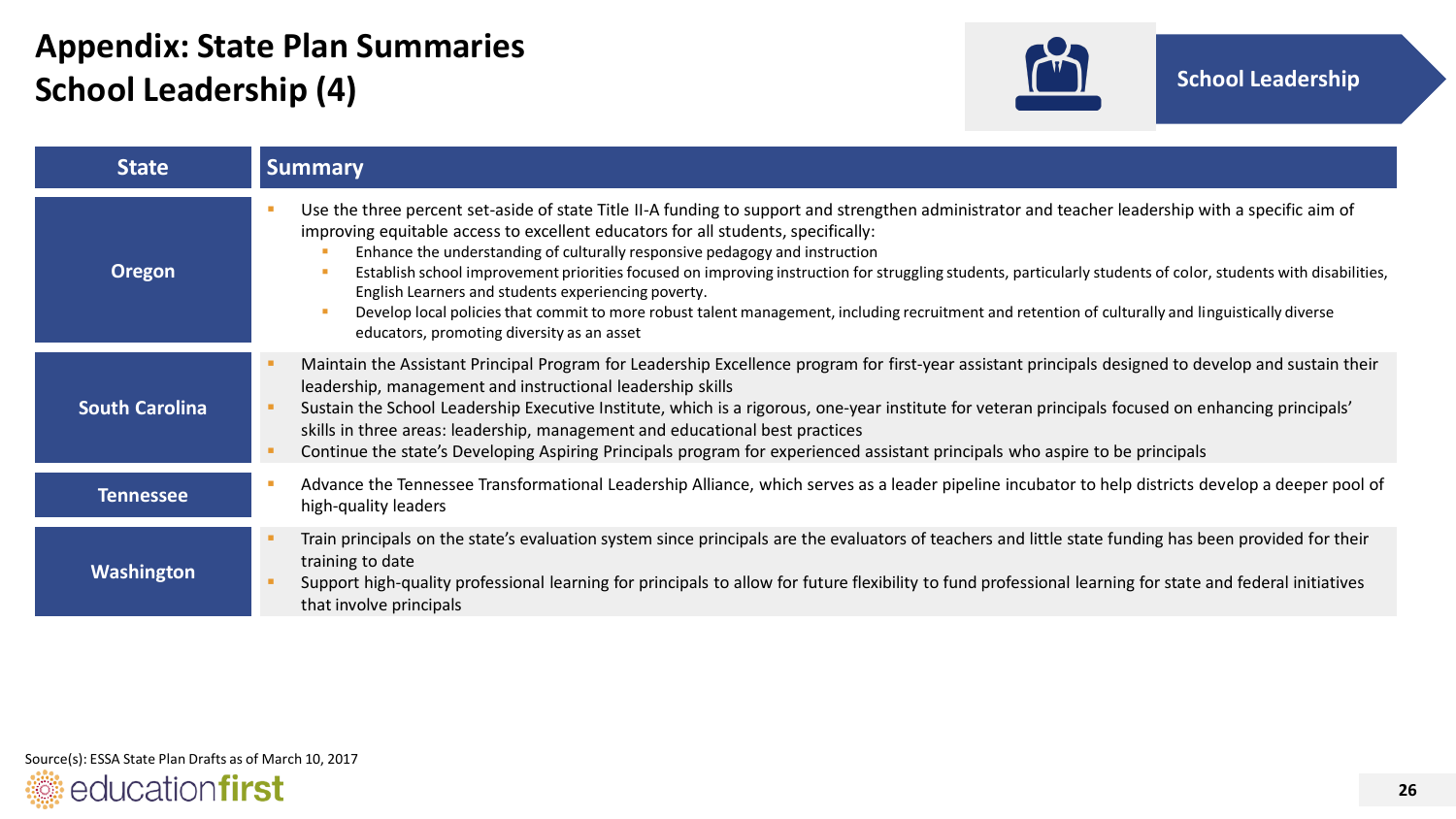### **Appendix: State Plan Summaries Teacher Leadership (1)**



| <b>State</b>                | <b>Summary</b>                                                                                                                                                                                                                                                                                                                                                                                                                                                                                                                                                                                                                                                          |  |  |
|-----------------------------|-------------------------------------------------------------------------------------------------------------------------------------------------------------------------------------------------------------------------------------------------------------------------------------------------------------------------------------------------------------------------------------------------------------------------------------------------------------------------------------------------------------------------------------------------------------------------------------------------------------------------------------------------------------------------|--|--|
| <b>District of Columbia</b> | Continue the teacher leadership pathway program, which will focus on cultivating and engaging highly effective educators from across the District<br>in a year-long community of practice; the program facilitates discussion and collaboration among school educators as they identify and implement<br>evidence-based strategies to drive student success, provide feedback and guidance around state policies and initiatives, engage in community<br>outreach, and lead professional development                                                                                                                                                                    |  |  |
| <b>Delaware</b>             | Support the Teacher-Leader Pilot program in select LEAs, which is designed to develop teacher leadership in partner schools and identify best<br>practices to spread throughout the state<br>Provide direct leadership via the Delaware Talent Cooperative, which is a forum for professional learning, collaboration and recognition among<br>Delaware's top educators in high-needs schools<br>Support to LEAs and other stakeholders for improving compensation, incentives and leadership opportunities for teachers                                                                                                                                                |  |  |
| <b>Illinois</b>             | Investigate the plausibility of using some of the allowable and available Title II funds for LEA grants focused principal and other school leaders*<br>Provide school leaders with opportunities to build their capacity as facilitators of continuous teacher learning and development<br>Create and support an educator leader network to connect leaders between districts<br>Provide professional learning opportunities to school leaders, especially those identified for comprehensive services, which may include strategies<br>regarding family and community engagement, as well as the use of referral mechanisms that link children to appropriate services |  |  |
| <b>lowa</b>                 | Sustain the \$150 million per year existing state Teacher Leadership Supplement to districts through the Teacher Leadership and Compensation<br>System (TLC), which rewards effective teachers with leadership opportunities and higher pay, attracts promising new teachers with competitive<br>starting salaries and more support, and fosters greater collaboration for all teachers to learn from each other; through the TLC, teacher leaders take<br>on extra responsibilities, including helping colleagues analyze data and fine tune instructional strategies as well as coaching and co-teaching                                                              |  |  |

Source(s): ESSA State Plan Drafts as of March 10, 2017

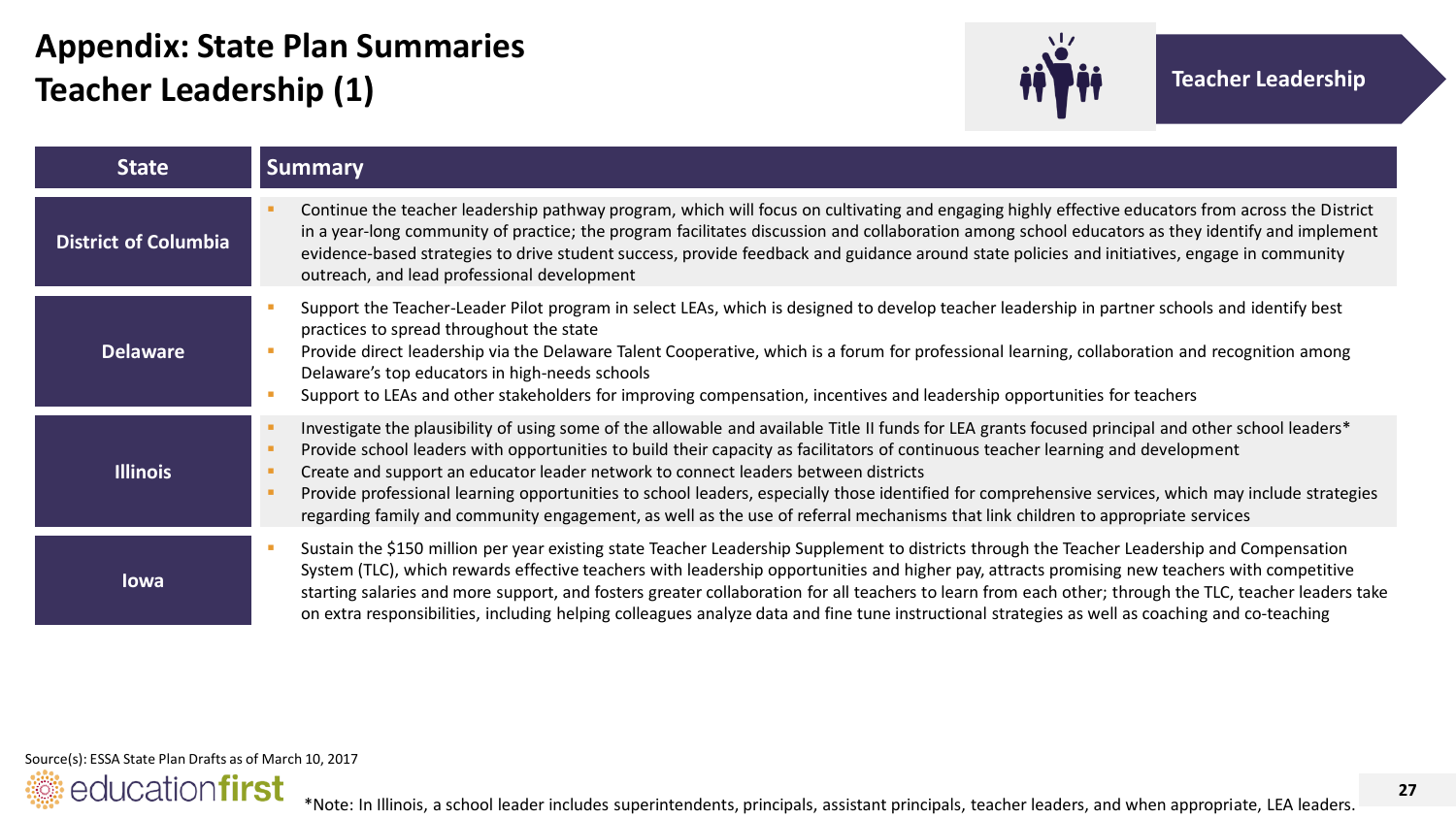### **Appendix: State Plan Summaries Teacher Leadership (2)**



| <b>State</b>    | <b>Summary</b>                                                                                                                                                                                                                                                                                                                                                                                                                                                                                                                                                                                                                                                                                                                                                                                                                                                                                                                |
|-----------------|-------------------------------------------------------------------------------------------------------------------------------------------------------------------------------------------------------------------------------------------------------------------------------------------------------------------------------------------------------------------------------------------------------------------------------------------------------------------------------------------------------------------------------------------------------------------------------------------------------------------------------------------------------------------------------------------------------------------------------------------------------------------------------------------------------------------------------------------------------------------------------------------------------------------------------|
| Louisiana       | Create a Teacher Mentor certificate, granting mentors a stipend of \$1,000 per year and adjusting the accountability framework for such<br>professionals through a Compass rubric and goal-setting framework specific to mentors; the state will invest \$100,000 annually in mentor training<br>that prepares mentors to work with aspiring and new teachers<br>Grow the state's Teacher Leader initiative, doubling it in size, creating a vast pool of teachers with leadership experience and deepening their<br>content expertise                                                                                                                                                                                                                                                                                                                                                                                        |
| <b>Maine</b>    | Continue the Maine Community of Teacher Leaders led by the Maine Department of Education Mathematics Specialists and the Association of<br>Teachers of Mathematics in Maine for teacher leaders, which includes a two-part dine-and-discuss regional professional development opportunity<br>focused on formative assessment and instruction<br>Encourage LEAs to create teacher leader programs, particularly in high-poverty schools, and expand opportunities for teacher-led schools                                                                                                                                                                                                                                                                                                                                                                                                                                      |
| <b>Maryland</b> | Support LEAs in the creation of a consistent, structured mentor training program for both principal and teacher mentors<br>Provide opportunities and structures to collaborate and partner with institutes of higher education on professional learning needs, such as,<br>induction, cultural proficiency, Universal Design for Learning (UDL) and restorative practices<br>Hold back up to three percent of Title II-A funds for professional learning targeted to principals, assistant principals and teacher leadership                                                                                                                                                                                                                                                                                                                                                                                                  |
| <b>Michigan</b> | Develop and utilize teacher-leadership roles                                                                                                                                                                                                                                                                                                                                                                                                                                                                                                                                                                                                                                                                                                                                                                                                                                                                                  |
| <b>Nevada</b>   | Collaborate and partner with the Council of Chief State School Officers State Teacher of the Year Program, National Board for Professional Teaching<br>Standards, the Milken Educator Awards and other organizations to facilitate programs that promote teacher recognition and leadership efforts<br>Use three percent of state's Title II-A allocation for statewide activities related to principal/other school leader development, including a portion<br>focused on Nevada Educator Performance Framework implementation and school turnaround/transformation<br>Award Great Teaching and Leading funds to districts, charter schools, institutions of higher education, non-profit organizations and regional<br>professional development programs through a competitive grant process to prepare/recruit teachers, focus on leadership, and provide professional<br>development for science standards implementation |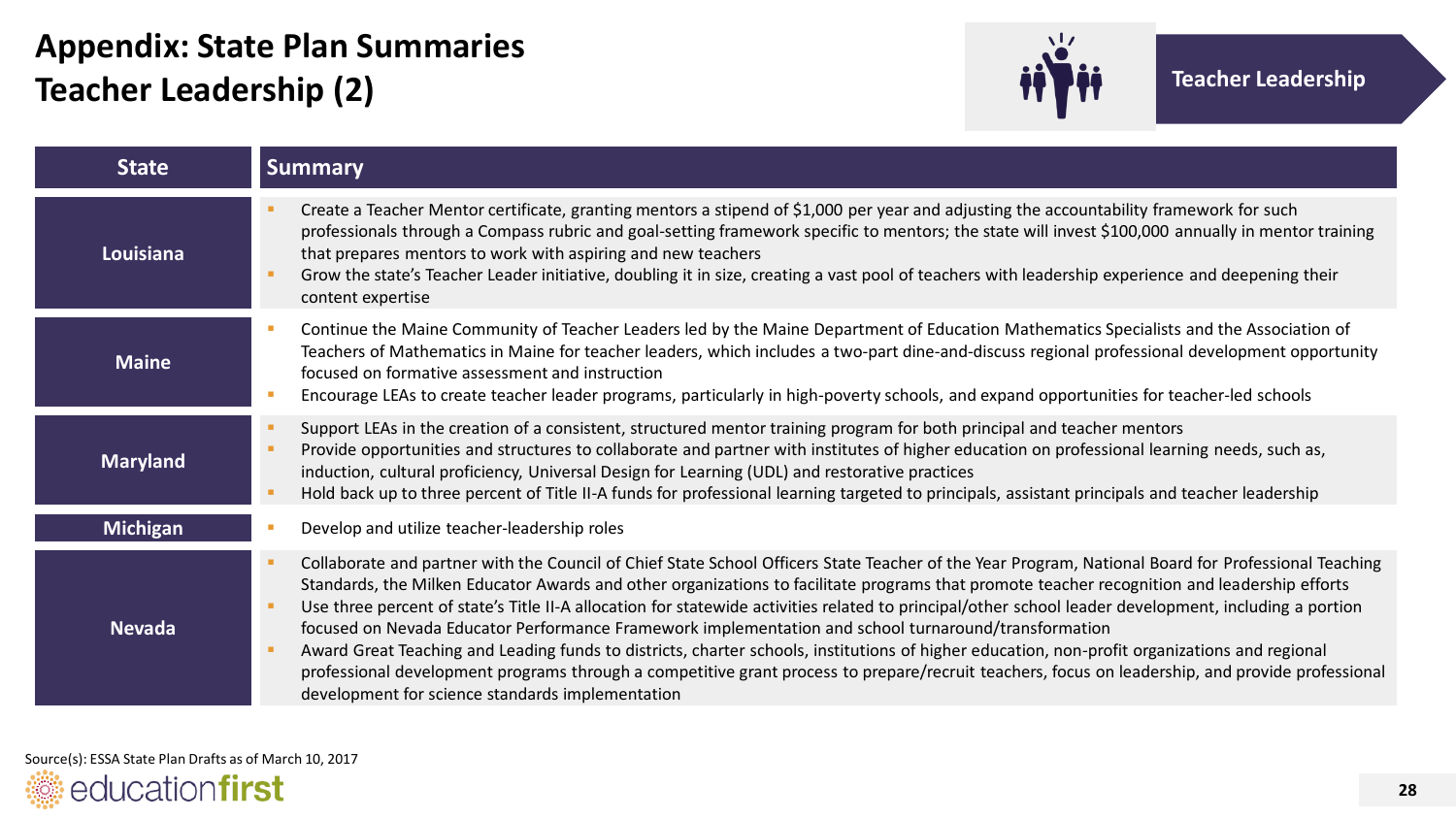### **Appendix: State Plan Summaries Teacher Leadership (3)**



| <b>State</b>          | <b>Summary</b>                                                                                                                                                                                                                                                                                                                                                                                                                                                                                                                                                                                                                                                                                                                                                                                                                                                                                      |  |  |
|-----------------------|-----------------------------------------------------------------------------------------------------------------------------------------------------------------------------------------------------------------------------------------------------------------------------------------------------------------------------------------------------------------------------------------------------------------------------------------------------------------------------------------------------------------------------------------------------------------------------------------------------------------------------------------------------------------------------------------------------------------------------------------------------------------------------------------------------------------------------------------------------------------------------------------------------|--|--|
| <b>New Jersey</b>     | Extend the Building Teacher Leadership Capacity to Support Beginning Teachers Grant Program to a third year, with the ultimate goal of scaling best<br>practices<br>Expand the achievement coaches program to create a grant focused on principals, principal supervisors, and teacher leaders that supports:<br>principals in becoming stronger instructional leaders who effectively use the AchieveNJ evaluation system to grow and develop the educators in<br>their schools; principal and teacher leaders in taking advantage of distributive leadership; and supervisors of principals in effectively piloting a new<br>principal evaluation tool the NJDOE currently is developing to help grow and develop school leaders                                                                                                                                                                  |  |  |
| <b>North Carolina</b> | Offer Research Digital Badge to teacher leaders who successfully complete an action plan via the Teacher Leader Action Research Portal; this<br>database has 220 action research projects created by teacher leaders across the state; teacher leaders interested in implementing these action<br>plans will receive a full-year professional development; teachers will receive face-to-face training, online professional development module<br>training, and continuous support via an Action Research Coach and the NC Action Research Network - this professional development is embedded<br>in the classroom and during the school day                                                                                                                                                                                                                                                        |  |  |
| <b>New Mexico</b>     | Support the recently established New Mexico Teacher Leadership Network, which is comprised of teachers from across New Mexico to develop<br>leadership skills and advocate, inform and teach colleagues in their respective regions on policies and strategies to create systemic improvements<br>in public education<br>Continue the Annual Teacher Leader Summit, which provides authentic professional development and policy experiences for classroom teachers<br>across New Mexico                                                                                                                                                                                                                                                                                                                                                                                                            |  |  |
| Ohio                  | Promote Resident educators who have successfully passed the Resident Educator Summative Assessment in year three require one additional year<br>in the program to participate in the Exploring Leadership Year activities; an online module, Learn to Lead, is available to engage Resident Educators<br>in exploring and thinking about leadership; additional suggestions for teacher leadership opportunities include, but are not limited to, deepening<br>content expertise, collegial professional explorations or teacher leadership<br>Use the Title II three percent set aside for state-level principal, teacher and teacher leader support; one or more programs may be designed and<br>piloted in upcoming years focused on training, induction, mentoring, coaching and professional development of principals, teachers and teacher<br>leaders (especially in low-performing schools) |  |  |

Source(s): ESSA State Plan Drafts as of March 10, 2017

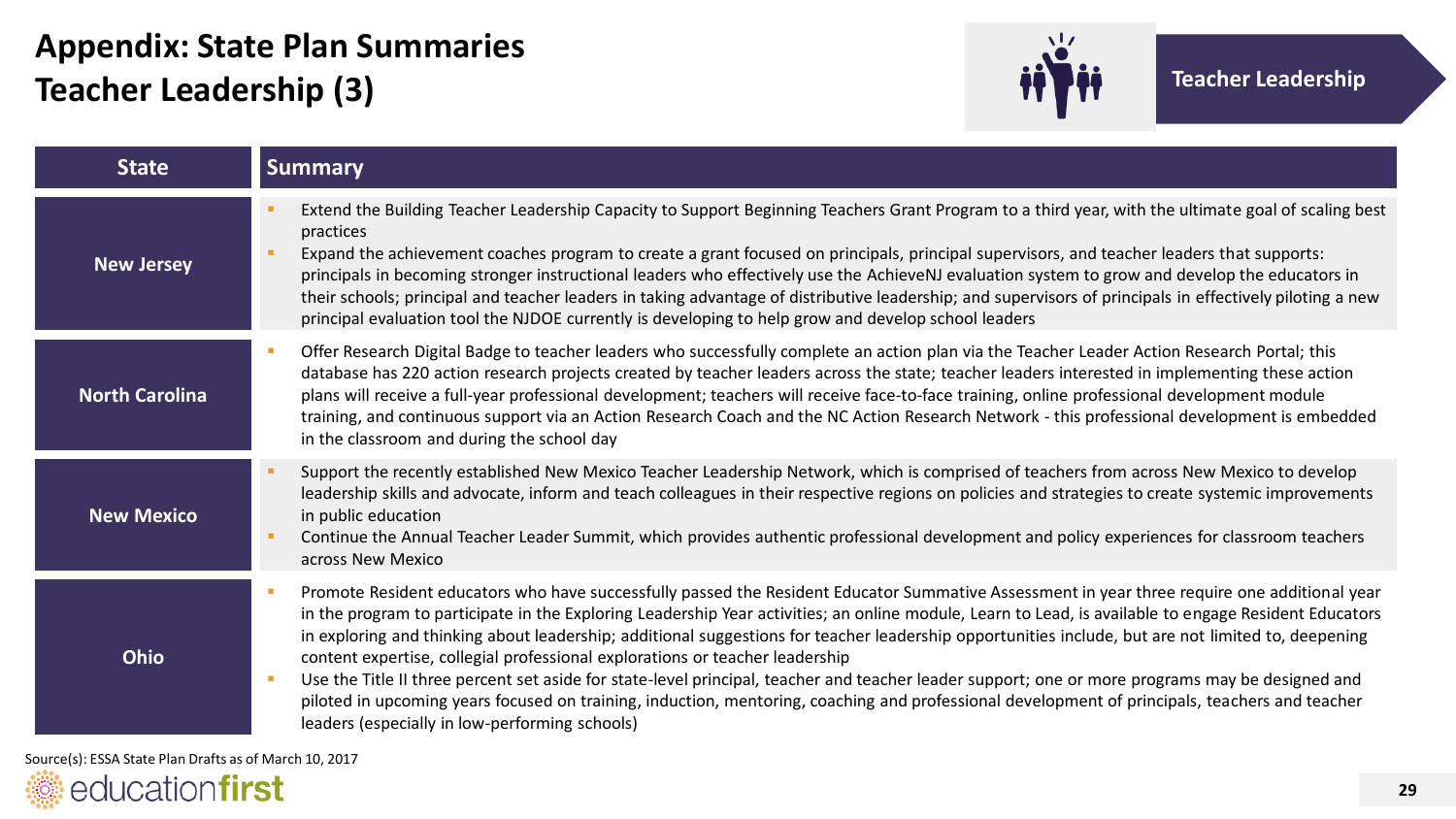### **Appendix: State Plan Summaries Teacher Leadership (4)**



| <b>State</b>    | <b>Summary</b>                                                                                                                                                                                                                                                                                                                                                                                                                                                                                 |  |  |  |
|-----------------|------------------------------------------------------------------------------------------------------------------------------------------------------------------------------------------------------------------------------------------------------------------------------------------------------------------------------------------------------------------------------------------------------------------------------------------------------------------------------------------------|--|--|--|
| <b>Oklahoma</b> | Use Title II funding to extend capacity to continue implementation of equitable access to excellent educators plan strategies: (1) meaningful<br>professional development; (2) leadership training; and (3) partnership with educator preparation programs<br>Implement new legislatively approved teacher leader framework, which allows for three levels of teacher leadership: Model, Mentor, and Lead,<br>each requiring responsibilities beyond the classroom for additional compensation |  |  |  |
| <b>Oregon</b>   | Incentivize districts to adopt alternate career pathways that elevate teacher leadership and teacher leader certification                                                                                                                                                                                                                                                                                                                                                                      |  |  |  |
| Tennessee       | Continue the state's Teacher Leader Network, which works with highly effective district leadership teams to develop adaptable teacher leadership<br>models for implementation<br>Pilot micro-credentials with up to 100 teachers, to capture teacher perceptions around micro-credentials and to help inform a possible pathway to<br>license renewal and advancement by allowing micro-credentials to count toward professional development points in subsequent years                        |  |  |  |

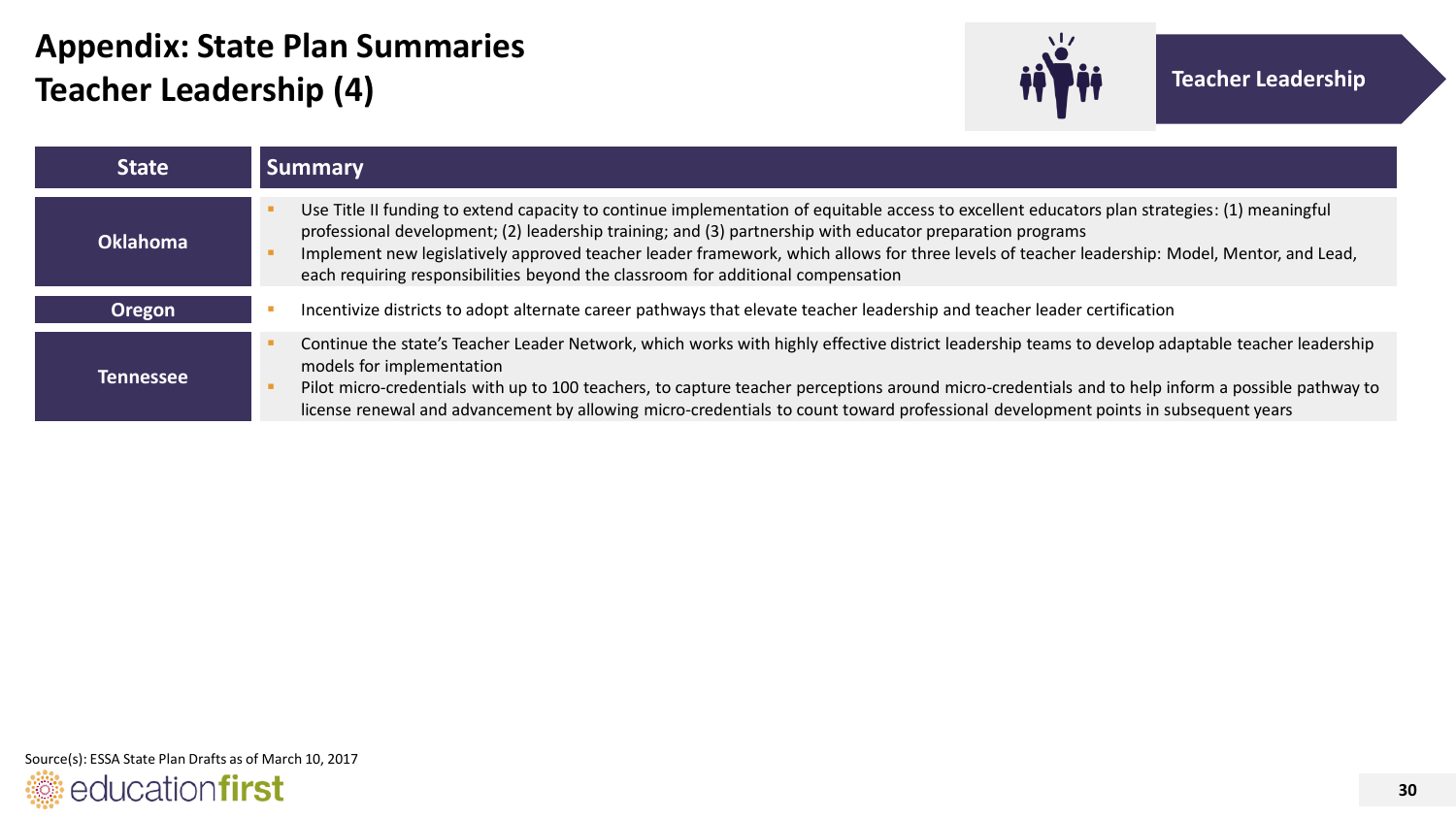### **Appendix: State Plan Summaries Residencies and Academies (1)**



| <b>State</b>                | <b>Summary</b>                                                                                                                                                                                                                                                                                                                                                                                                                                                                                                                                                           |  |  |  |  |
|-----------------------------|--------------------------------------------------------------------------------------------------------------------------------------------------------------------------------------------------------------------------------------------------------------------------------------------------------------------------------------------------------------------------------------------------------------------------------------------------------------------------------------------------------------------------------------------------------------------------|--|--|--|--|
| <b>District of Columbia</b> | Award \$1.5 million in competitive grants from Scholarships for Opportunity and Results Act funds for the public charter sector for teacher pipeline<br>initiatives; these grants will support efforts that recruit high-quality candidates new to teaching for DC charter school teacher residency or teacher<br>roles, and train and/or certify these teachers; grant awards will be made on a per-teacher basis to nonprofit organizations with a demonstrated<br>history of success working with charter schools on similar projects                                 |  |  |  |  |
| <b>Illinois</b>             | Support the development of teacher residencies; currently working to identify any modifications to statute necessary as well as identifying funds in<br>order for this work to proceed                                                                                                                                                                                                                                                                                                                                                                                   |  |  |  |  |
| Louisiana                   | Solidify the Teacher Residency role as a certification in state regulations; teacher candidates in a full-year residency will be granted a stipend of<br>\$2,000 minimally per year in order to cover lost part-time wages and travel expenses through 2018-19<br>Contribute financial support for the Louisiana Principal Fellowship for strong teacher leaders and mentor who wish to pursue administrative<br>pathways<br>Support the recently created Louisiana Superintendents Academy for school and district administrators wishing to pursue district leadership |  |  |  |  |
| <b>Maryland</b>             | Collaborate with LEAs to develop professional learning for principals, assistant principals, aspiring principals and teacher leaders, aligned with<br>Professional Standards for Educational Leaders; this may include: residency programs; focused academies; professional learning communities;<br>webinars; online courses; regional workshops; and action research                                                                                                                                                                                                   |  |  |  |  |
| <b>Massachusetts</b>        | Expand teacher residency programs and streamline licensure requirements to reduce unnecessary barriers to entry for qualified candidates while<br>increasing opportunities for performance-based licensure                                                                                                                                                                                                                                                                                                                                                               |  |  |  |  |
| <b>North Dakota</b>         | Implement the Principal Leadership Academy to ensure North Dakota principals have the resources and support they need to be effective leaders                                                                                                                                                                                                                                                                                                                                                                                                                            |  |  |  |  |
| <b>Oklahoma</b>             | Continue to provide resources and advocate for funds to strengthen teacher residency models and mentorship across the state                                                                                                                                                                                                                                                                                                                                                                                                                                              |  |  |  |  |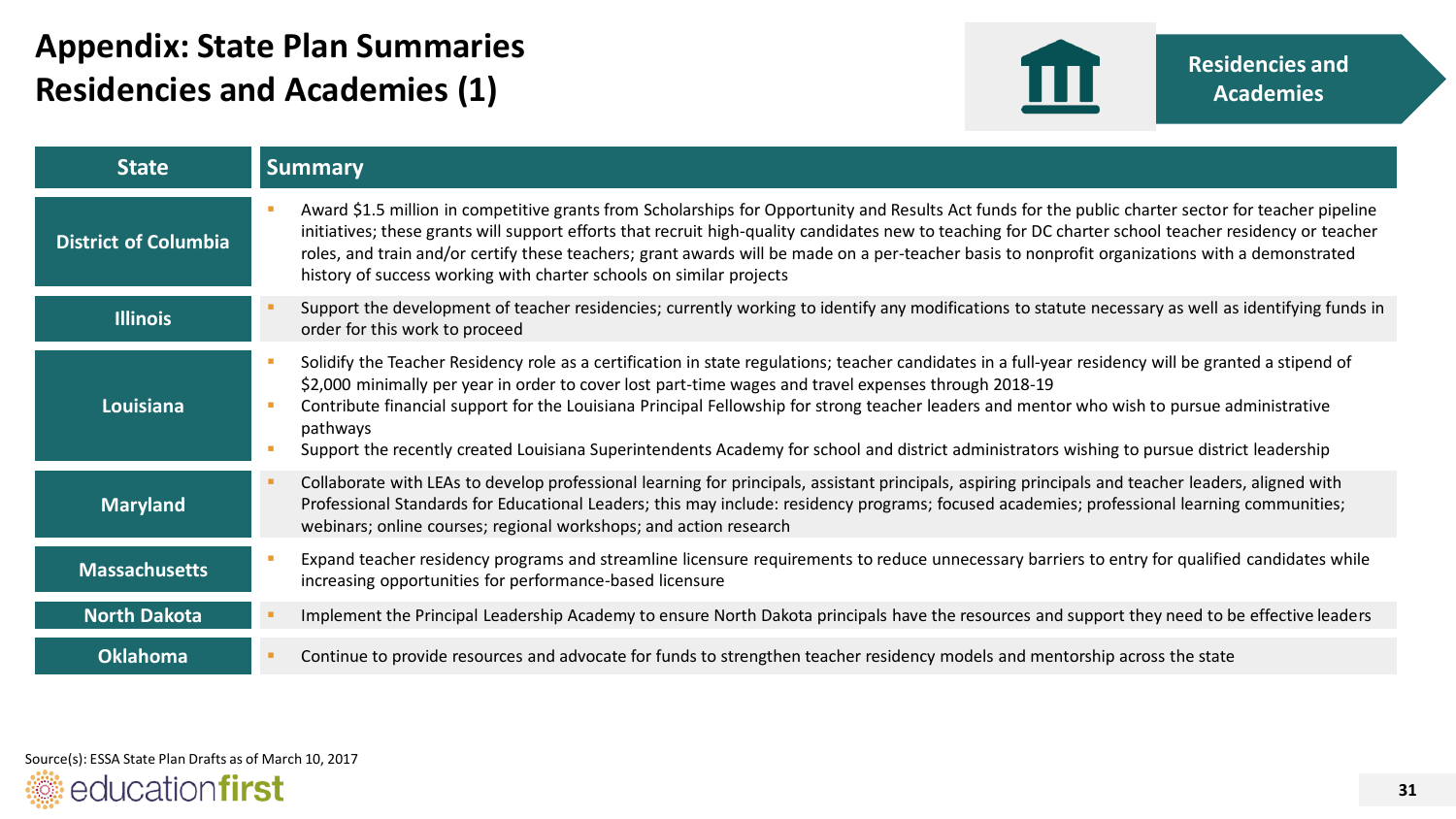### **Appendix: State Plan Summaries Residencies and Academies (2)**



| <b>State</b>     | <b>Summary</b>                                                                                                                                                                                                                                                                                                                                                                                                                                    |
|------------------|---------------------------------------------------------------------------------------------------------------------------------------------------------------------------------------------------------------------------------------------------------------------------------------------------------------------------------------------------------------------------------------------------------------------------------------------------|
| <b>Tennessee</b> | Implement teacher residency programs in high-need districts across the state using Title II funds, potentially through a competitive grant process;<br>these residency programs will allow prospective teachers - for a period not less than one academic year - to teach alongside an effective teacher in<br>a mentor/mentee capacity; the state will support districts interested in apply for Teacher and School Leader Incentive Fund grants |
| <b>Vermont</b>   | Train principals and other school leaders through the creation and implementation of a Vermont Principals' Professional Learning<br>Academy/Institute aimed at improving the capacity of school leaders, primarily in schools in comprehensive or targeted improvement                                                                                                                                                                            |

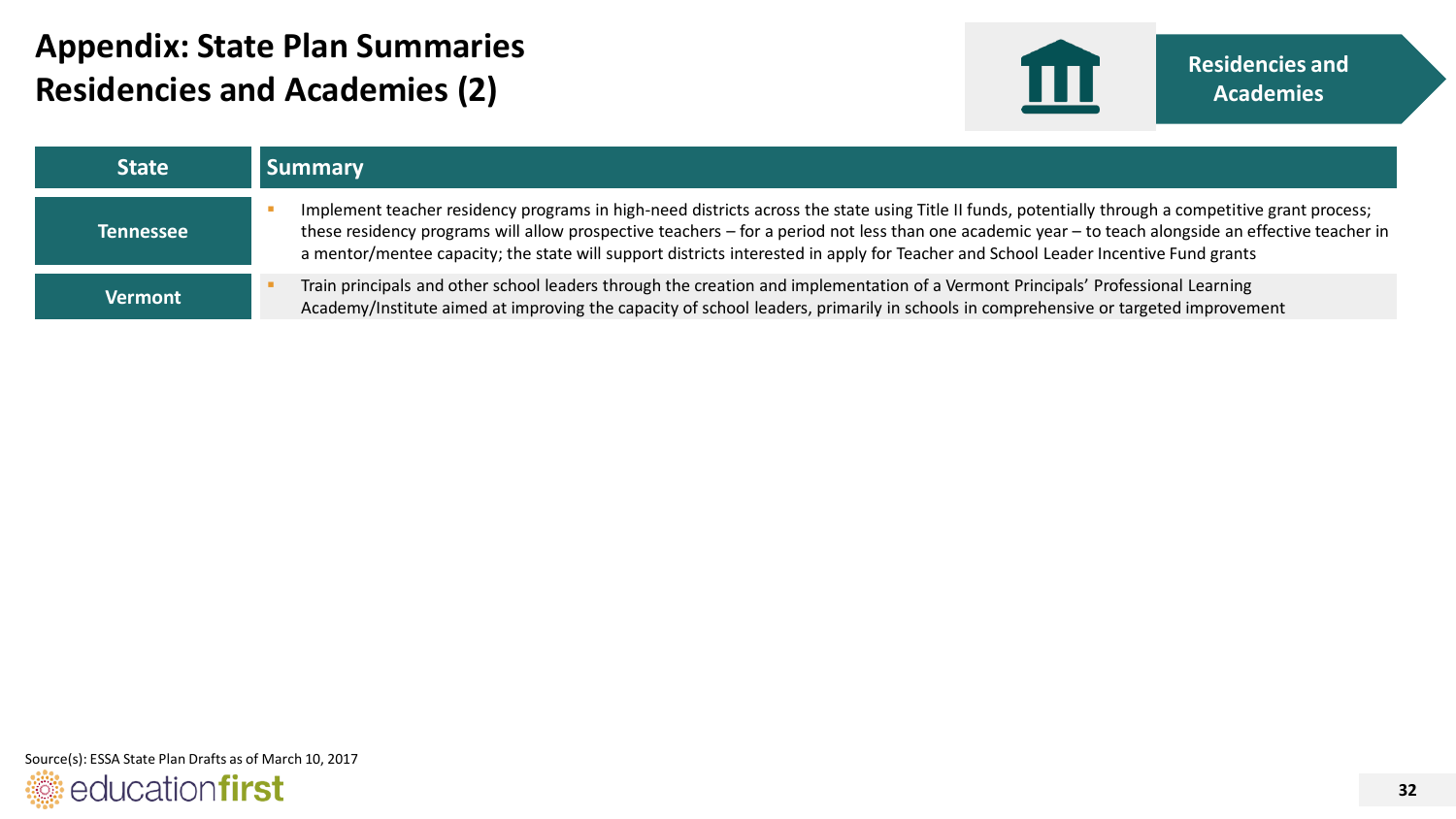#### **Appendix: ESSA Draft State Plans**

- Arizona: ESSA State Plan [Final Draft, January 2017,](http://www.azed.gov/essa/draftplan/) [\(Draft Plan, January 15, 2017](http://www.azed.gov/essa/draftplan/))
- California: ESSA State Plan [Draft, December 15, 2016](http://www.cde.ca.gov/re/es/toolkit2.asp)
- Colorado: ESSA State Plan [Draft, February 10, 2017](https://www.cde.state.co.us/fedprograms/essastateplanfulldraft)
- Connecticut: ESSA State Plan [Draft, February 10, 2017](http://www.sde.ct.gov/sde/lib/sde/pdf/essa/draft_ct_consolidated_state_essa_plan.pdf)
- Delaware: ESSA State Plan [Final Draft, February 28, 2017](http://www.doe.k12.de.us/cms/lib09/DE01922744/Centricity/domain/425/feb 28 release documents/FINAL Draft w intro letter  ESSA State Plan.pdf)
- District of Columbia: ESSA State Plan [Draft, January 30, 2017](https://osse.dc.gov/sites/default/files/dc/sites/osse/publication/attachments/Every Student Succeeds Act (ESSA) DC ESSA State Educations Plan Draft For Public Comment.pdf)
- Hawaii: [ESSA](http://www.hawaiipublicschools.org/VisionForSuccess/AdvancingEducation/StriveHIPerformanceSystem/Pages/ESSA.aspx)  FAQS [\(Draft Plan, December 28, 2016](http://www.hawaiipublicschools.org/VisionForSuccess/AdvancingEducation/StrategicPlan/Pages/home.aspx))
- Idaho: ESSA State Plan [Third Draft, January 13, 2017](http://www.sde.idaho.gov/topics/consolidated-plan/files/01-13-17-Idaho-Consolidated-State-Plan.pdf)
- Iowa: ESSA State Plan [Draft, January 6, 2017](https://www.educateiowa.gov/sites/files/ed/documents/Iowa_ESSA_Draft_Plan_January2017.pdf)
- Illinois: ESSA State Plan [Draft #4, March 15, 2017](https://www.isbe.net/Documents_Board_Meetings/ESSA_State_Plan.pdf)
- Louisiana: ESSA State Plan [Draft, February 20, 2017](https://www.louisianabelieves.com/docs/default-source/louisiana-believes/louisiana-draft-essa-state-plan.pdf?sfvrsn=2)
- Maine: ESSA State Plan [Final Draft, March 1, 2017](http://www.maine.gov/doe/essa/documents/17-0528ESSADRAFTConsolidatedStatePlan_FinalCleanv7.pdf)
- Maryland: ESSA State Plan [Final Draft, December 5, 2016](http://www.marylandpublicschools.org/about/Documents/DAPI/ESEA/MarylandConsolidatedStatePlanDRAFT1.pdf)
- Massachusetts: ESSA State Plan [Draft, February 7, 2017](http://www.mass.gov/edu/docs/ese/accountability/annual-reports/essa-state-plan-draft.docx)
- Michigan: ESSA State Plan [Draft, February 24, 2017](http://www.michigan.gov/documents/mde/Michigan_ESSA_Consolidated_Plan-Draft_for_Public_Comment_551642_7.pdf)
- Montana: ESSA State Plan [Draft, December 2016](http://opi.mt.gov/PDF/ESSA/essa-consolidated-state-plan-final.pdf)
- Nevada: ESSA State Plan [Draft, March 1, 2017](http://www.doe.nv.gov/uploadedFiles/ndedoenvgov/content/Boards_Commissions_Councils/ESSA_Adv_Group/2017/TuesdayNightDraftF (2).pdf)
- New Jersey: ESSA State Plan –[Draft, February 15, 2017](http://www.state.nj.us/education/ESSA/plan/plan.pdf)
- New Mexico: ESSA State Plan [Draft, March 8, 2017](http://www.ped.state.nm.us/ped/ESSA_docs/NewMexicoStatePlanDraft_ESSA.pdf)
- North Carolina: ESSA State Plan [Draft, December 22, 2016](http://www.dpi.state.nc.us/docs/succeeds/draft-state-plan.pdf)
- North Dakota: ESSA State Plan [Draft #2, February 15, 2017](https://www.nd.gov/dpi/uploads/1494/SecondDraft_ND_ESSA_State_Plan.pdf)
- Ohio: ESSA State Plan [Draft, February 2, 2017](http://education.ohio.gov/getattachment/Topics/Every-Student-Succeeds-Act-ESSA/essa-consolidated-state-plan.pdf.aspx)
- Oklahoma: ESSA State Plan [Draft, November 2016](http://sde.ok.gov/sde/sites/ok.gov.sde/files/ESSAStatePlanDraft1-update112116.pdf)
- Oregon: ESSA State Plan [Draft, March 3, 2017](http://www.oregon.gov/ode/rules-and-policies/ESSA/Documents/FINAL STATE PLAN 1.5 Technical doc (TR minor edits) (3-3-2017).pdf)
- South Carolina: ESSA State Plan [Initial Draft, October 27, 2016](http://ed.sc.gov/newsroom/every-student-succeeds-act-essa/draft-consolidated-state-plan/)
- Tennessee: ESSA State Plan [Draft, December 19, 2016](https://tn.gov/assets/entities/education/attachments/ESSA_Draft_Plan_Full.pdf)
- Vermont: ESSA State Plan [Draft, January 11, 2017](http://education.vermont.gov/calendar/vermont-state-plan)
- Washington: ESSA State Plan [Draft, November 13, 2016](http://www.k12.wa.us/ESEA/ESSA/pubdocs/WashingtonESSADraftConsolidatedPlan.pdf?_sm_au_=iVVQ7SRVvscTMvbs)